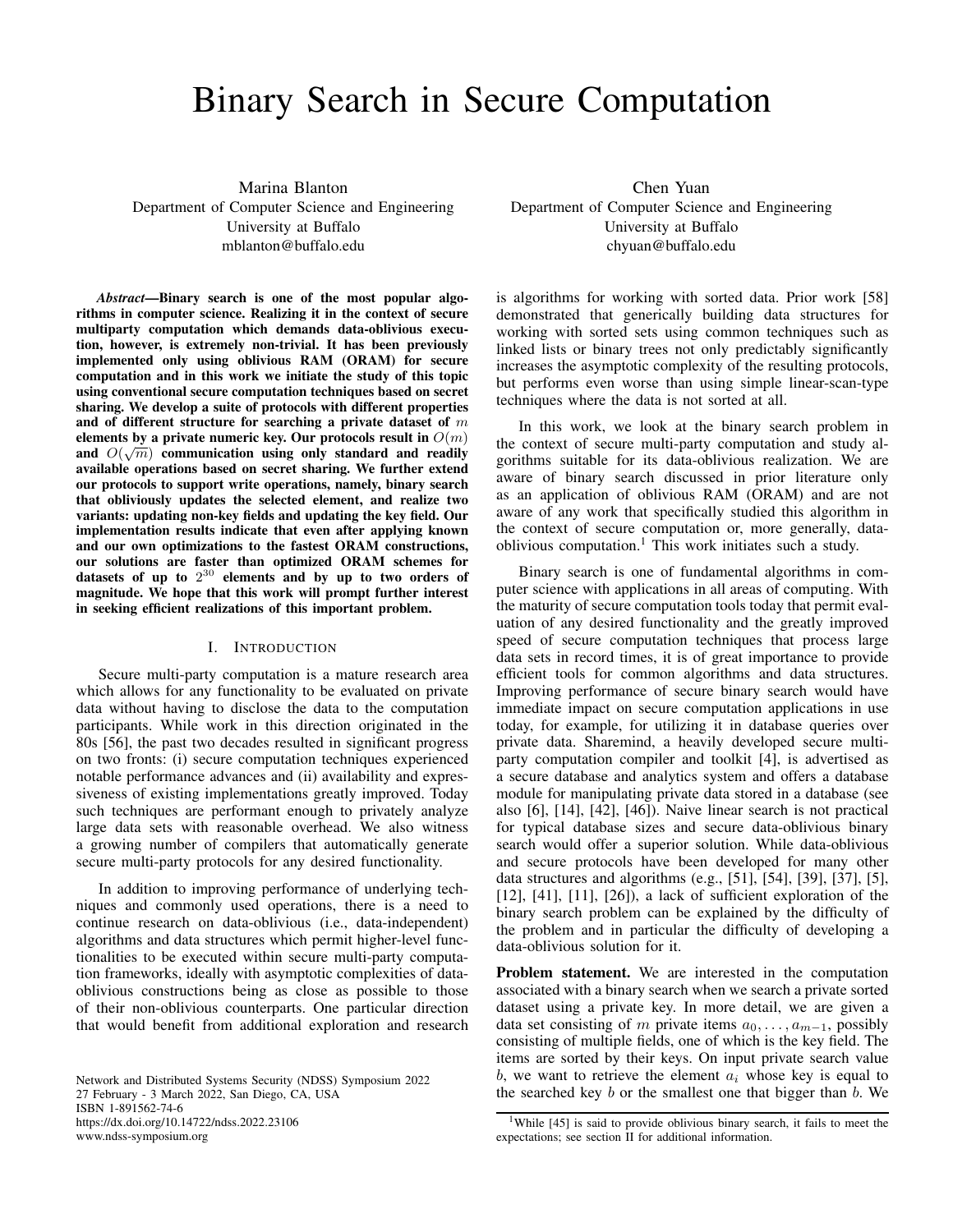also consider update operations where instead of retrieving an element, we update the chosen item.

Security requirements. The above formulation informs the security properties that our solution is to achieve. While the problem size and the computation to be performed are known, no information about the private inputs is to be revealed to any party including a party that controls a subset of the computation participants. In particular, the size of the data set m, the number of fields in each  $a_i$ , and size of each field is accessible during the computation, but no information about the  $a_i$ s and b can be revealed. This, in particular, requires that the search procedure is data oblivious, which dictates that the executed instructions and accessed memory locations are independent of the private data.

Contributions. Our contributions are as follows:

- We design a suite of binary search protocols with different properties and structure in the multi-party setting based on secret sharing. In the process we also develop an optimization for use of generic ORAM schemes in binary search. These results are presented in sections IV and V.
- We combine and further improve our solutions to obtain hybrid schemes which outperform the individual constructions and lower binary search communication from  $O(m)$ in our prior constructions to  $O(\sqrt{m})$  for a dataset of size  $m<sup>2</sup>$  Section VI covers our hybrid protocols.
- We extend our binary search techniques to also support write operations. That is, instead of retrieving the element that the search selected, we update that element. We distinguish between updating non-key fields and the key field because the latter requires restructuring the dataset to preserve its sorted order. These techniques can be found in section VII.
- We implement several of our constructions in the semihonest and malicious models and compare them to the state of the art on LAN and WAN. Our best result shows performance improvement over ORAM-based solutions (even with our ORAM optimizations) for dataset sizes up to  $2^{27}$  on LAN and  $2^{30}$  on WAN; the largest improvements are by  $49\times$  and  $240\times$  in the semi-honest and malicious models, respectively.

# II. RELATED WORK

All prior work that securely performs binary search in the context of secure multi-party computation we are aware of [50], [25], [57], [35], [43], [53] focuses on leveraging ORAM operations to hide search patterns, typically invoking a logarithmic number of ORAM accesses per binary search. With the ability to conceal access patterns, ORAM is often used as a general-purpose solution for constructing oblivious algorithms. The notion of ORAM was originally proposed [32], [34] for the client-server setting and allows a client to obliviously access data from an encrypted dataset held by a server. A popular type of ORAM is tree-based [49], [50], [35], [30], with constructions capable of achieving communicating  $O(\log m)$  blocks of sufficient size per access with constant client storage [50]. Because the original ORAM formulation is not suitable for use in secure computation where no party is

permitted to access the data in the clear, Gordon et al. [35] built on [49] to design ORAM for secure two-party computation with amortized sublinear complexity, where the parties jointly perform the work of the client without learning the access patterns. Additional results improving the efficiency of ORAM schemes for secure computation followed [25], [28], [38], [15].

Floram [25] is one of the state-of-the-art ORAM constructions for secure computation, which reported the best binary search performance among [57], [35], [43], [54], and thus we empirically compare performance of our constructions to that of Floram. Bunn et al.'s ORAM [15] has similar properties to Floram; i.e., it is based on a distributed point function [31], has the same round, communication, and local work complexities as Floram, but uses three parties instead of two. While its performance can be competitive to other ORAM schemes, it comes without an implementation and it is not possible for us to do meaningful comparisons of our solutions to that ORAM, especially because the underlying techniques differ (e.g., it uses oblivious transfer). We can only say that our constant round binary search construction is expected to outperform binary search based on Bunn et al.'s ORAM for small datasets. Its (linear per access) local work will also be the bottleneck when  $m$  is large and our optimization from section IV-C reduces it from  $O(m \log m)$  to  $O(m)$  per search, which would match  $O(\sqrt{m})$  communication and  $O(m)$  local work of our best construction. In addition, 3PC ORAM [38] is a treebased three-party ORAM based on two-party ORAM [52]. 3PC ORAM was reported to have a lower bandwidth than Floram when the dataset size is  $\langle 2^{16} \rangle$  and thus is also competitive. Earlier, Gentry et al. [30] proposed an ORAM optimization for binary search for their tree-based construction, which enables binary search to have the asymptotic cost of a single (recursive) ORAM access. This optimization is also applicable to 3PC ORAM and therefore we apply the optimization to 3PC ORAM and include the optimized scheme in the discussion as well. The above constructions were developed for the semi-honest adversarial model, and the only ORAM secure against malicious adversaries we are aware of is by Keller and Yanai [40] which can be based on Circuit ORAM [52] or Path ORAM [50]. Although other recent ORAM constructions exist [36], [44], [19], [7], [16], they are designed for client-server environments and are not applicable to secure computation.

In addition to the above generic solutions, there have been efforts to improve efficiency of oblivious computation by designing oblivious data structures. Toft [51] proposed an oblivious secure priority queue with an amortized cost of  $O(\log^2 n)$  per insertion and removal operation. Wang et al. [54] presented oblivious data structures that include priority-queues and stacks building upon techniques of [50] and [30]. Keller and Scholl [39] proposed oblivious data structures using two ORAM schemes [49], [50] and basic secure multi-party operations from [23]. The work realized oblivious arrays, dictionaries, and priority-queues in the multiparty setting using secret sharing. Shi [48] and Jafargholi et al. [37] proposed oblivious priority queues that achieve optimal  $O(\log m)$  complexity. However, most of these data structures cannot be directly used for binary search operations in the context of secure multi-party computation. Among these oblivious data structures, the closest to our work is the oblivious dictionary construction for secure computation from [39]. It is capable of performing record search in a binary-

<sup>&</sup>lt;sup>2</sup>Sublinear communication is achievable when the underlying framework supports dot products with communication independent of the input size.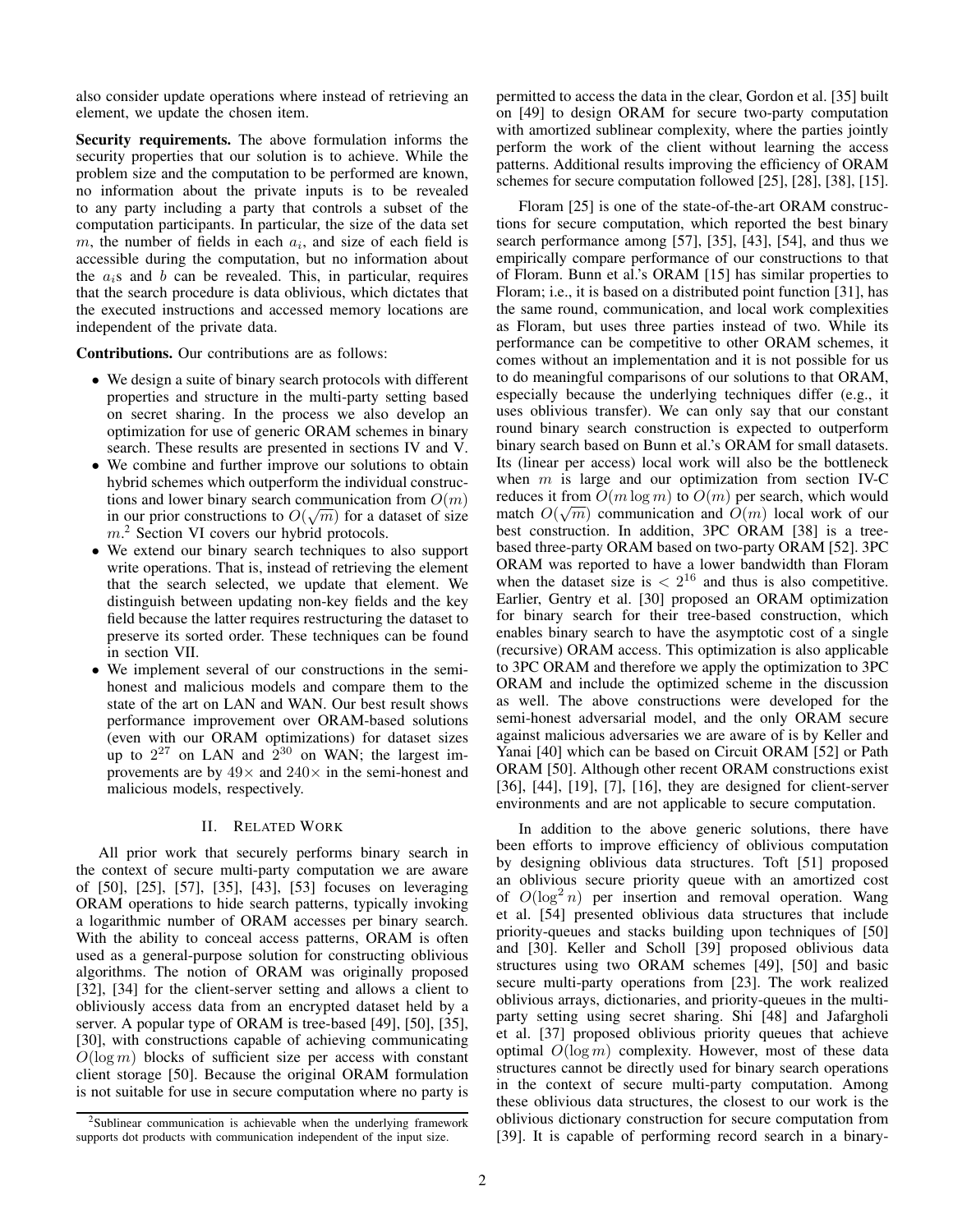search-like manner with communication complexity of  $O(m)$ , while the best of our protocols has sublinear communication complexity.

Lastly, a recent article by Rao et al. [45] claims to achieve oblivious binary search based on secret sharing. However, the protocol in [45] is not data-oblivious, simply invokes  $O(\log m)$ comparisons the way a regular binary search would, and has to disclose the locations used in the comparisons. Furthermore, there are other significant discrepancies in that work. For example, the protocol's complexity is not analyzed in the text, but is said to be  $O(m \log m)$  communication in  $O(1)$  rounds in the abstract, which disagrees with the protocol itself.

# III. PRELIMINARIES

We consider binary search computation on private data, which can be a stand-alone operation or a part of larger computation. The parties carrying out the computation obtain a data set  $[a_0], \ldots, [a_{m-1}],$  where notation  $[x]$  means that the value of  $x$  is protected and not known to the participants in the clear. The items may consist of multiple fields, but there has to be a value used as the key, which we denote as  $a_i \, key$  for item  $a_i$ . The set is sorted in the increasing order by the key field of the elements, i.e., for each i  $a_i \text{.} key < a_{i+1} \text{.} key$ . The search uses keys  $a_i \, key$ , but all fields associated with the chosen  $a_i$ are returned by the search. The dataset and other private inputs, e.g., the search key, can be contributed by one or more parties or be the result of preceding secure computation.

Our focus is secure multi-party computation based on linear secret sharing. That is, when we discuss non-ORAMbased approaches, our optimizations target, and performance improvements are measured, using secret sharing techniques, but the high-level ideas can likely apply to other types of techniques. With secret sharing, computation is carried out by *n* parties and there is a corruption threshold  $t < n$ , indicating that at most  $t$  out of  $n$  participants can be corrupt and conspiring (controlled by the same adversary) under which the techniques remain secure. Then the security expectations are that no information about any of the private data can be revealed to the corrupt participants, when the number of corrupt participants is below  $t$ . In particular, we use the standard simulation-based definition of security, which can be found, e.g., in [33], and requires that the view of the adversary controlling  $t$  parties during the protocol execution can be simulated using only the input and output of the corrupt parties and the simulated view is indistinguishable from an actual run of the protocol. Note that the functionality we target takes shares of the input and produces shares of the output and thus the parties performing the computation contribute no private input and learn no output. This means that they learn nothing as a result of protocol execution and the simulation proceeds without access to any data.

In light of the above,  $[x]$  corresponds to a secret-shared value  $x$ . All inputs are provided in the secret-shared form and the outputs are also produced in the form of private shares. Also note that while each  $a_i$  may consist of multiple fields, we do not explicitly define them except the key field  $a_i. key.$ Thus, we use notation  $[a_i]$  to refer to all fields of  $a_i$ , but it should be understood that different fields of each  $a_i$  might be secret shared separately. In particular, the computation uses shares of the keys  $[a_i \cdot key]$ .

With linear secret sharing, a linear combination of shared values is performed locally, without communication, while multiplication is an elementary building block that requires a unit of communication. Because local operations are typically fast, relevant performance metrics are the total number of interactive operations and the number of rounds (i.e., sequential interactive operations).

Our constructions expect the availability of secure protocols for certain integer operations in the chosen secret sharing framework. For example, we rely on multiplication of private integers  $[x]$  and  $[y]$ , less-than-or-equal comparison of integers [x] and [y] (denoted  $LE([x], [y])$ ), a dot product of two arrays of private integers, and generation of a (possibly pseudo-)random integer of a predefined bitlength k (denoted RandInt $(k)$ ). Then any type of secret sharing for which these building blocks are available would be suitable for instantiating our constructions. Examples include Shamir secret sharing [47], which provides security in the semi-honest setting with honest majority, and SPDZ [24], which achieves security in the presence of malicious participants with dishonest majority. Both of these example carry out computation over a finite field, but our techniques would also apply to computation over ring  $\mathbb{Z}_{2^k}$  for some  $\vec{k}$ , e.g., as used in Sharemind [13] and SPD $\mathbb{Z}_{2^k}$  [20].

For concreteness, in our presentation we assume classical Shamir secret sharing. This will allow us to report concrete costs of the protocols which guide our optimizations and argue security for a fixed adversarial model (namely, in the presence of semi-honest participants with  $t < n/2$ ). Computation based on secret sharing is information-theoretically secure in its nature, but for performance reasons building blocks can rely on computational security, therefore achieving computational indistinguishability.

Some of our constructions are based on oblivious RAM (ORAM), which comes with certain security guarantees. In particular, we require that an ORAM initialized over a private data set of size m allows us to read and write an element at a private location  $j$  without revealing any information about either the location or the element. We use ORAM for secure computation, where the computational parties perform the necessary computation on private data without access to the data or accessed location in the clear.

In the rest of this work, we use notation "←" to indicate randomized functionalities (where randomization might only be due to share randomization and not randomization of the values to which the shares reconstruct) and use assignment notation "=" for deterministic computation.

## IV. INITIAL CONSTRUCTIONS

In the current discussion, we focus on the read operation, i.e., we are interested in retrieving element  $a_i$  with the closest key to the searched value b. Discussion of the write operation is deferred to section VII and specified as two variants where we update non-search fields based on the result of the search or update the search key itself. Note that the logic of the protocols for the read operation will apply to non-key field updates to a large extent, while updating the search key of an element requires different computation and restructuring of the dataset representation.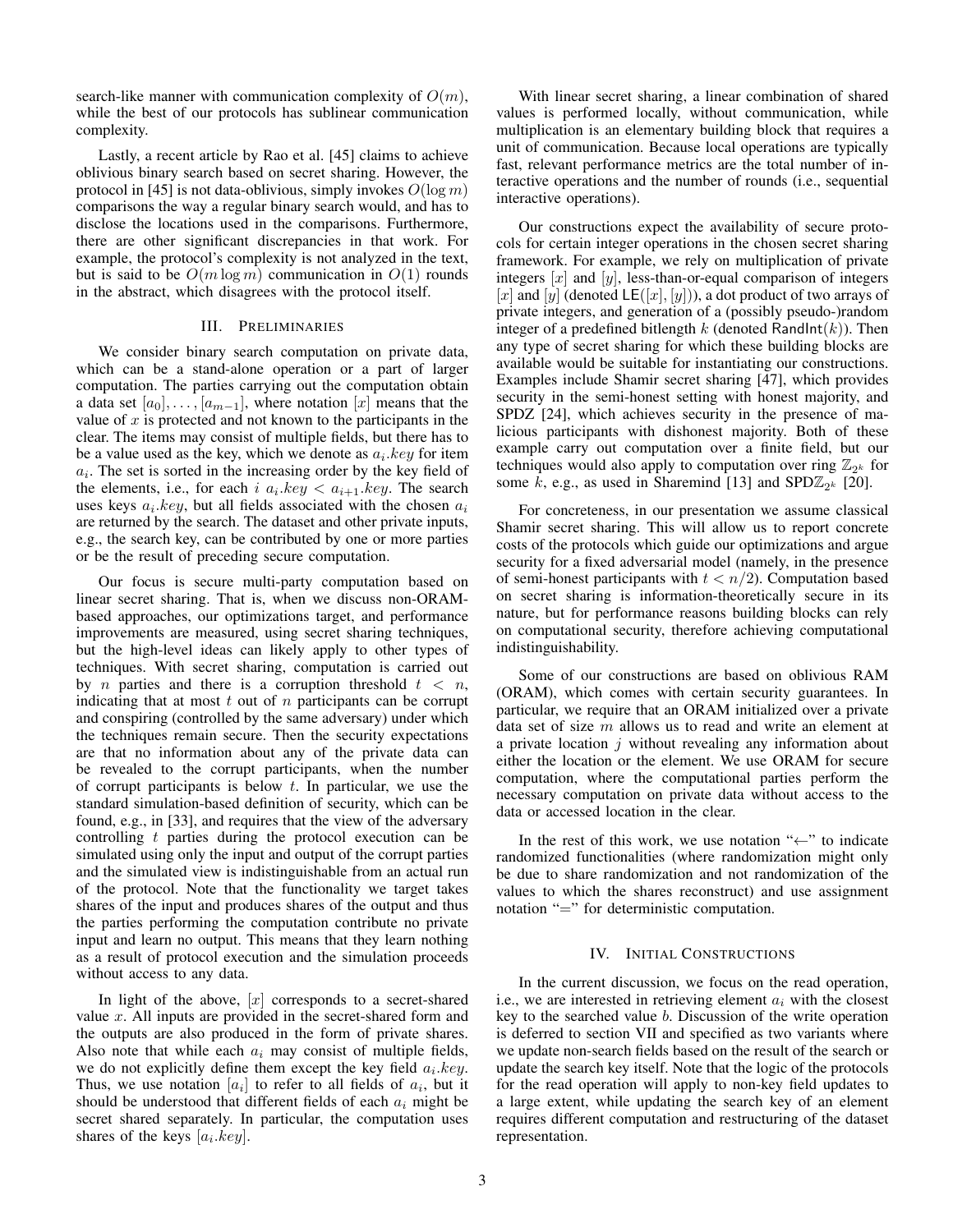| <b>Protocol 1</b> $[z] \leftarrow \text{CompBS}(\langle [a_0], \ldots, [a_{m-1}]\rangle, [b])$ |  |  |  |  |  |  |
|------------------------------------------------------------------------------------------------|--|--|--|--|--|--|
|------------------------------------------------------------------------------------------------|--|--|--|--|--|--|

1: for  $i = 0, \ldots, m - 1$  in parallel do 2:  $[c_i] \leftarrow \mathsf{LE}([b], [a_i. key]);$ 3: end for 4:  $[d_0] = [c_0]$ ; 5: for  $i = 1, \ldots, m - 2$  in parallel do 6:  $[d_i] \leftarrow [c_i] \cdot (1 - [c_{i-1}])$ ; 7: end for 8:  $[d_{m-1}] = 1 - [c_{m-2}]$ ; 9:  $[z] \leftarrow \sum_{i=0}^{m-1} [a_i] \cdot [d_i]$ 10: **return**  $[z]$ ;

There can be two natural, and known, ways of performing a binary search operation in the context of secure computation: (i) comparing the search key to every element of the set to locate the desired element and (ii) using oblivious RAM (ORAM). The approach with a linear number of comparisons is expected to have favorable performance when the data set size  $m$  is small. ORAM, on the other hand, uses sub-linear (polylogarithmic) in  $m$  work to perform a read or write access at a hidden location and can result in solutions of sub-linear communication and computation. ORAM, however, usually requires large setup costs and has larger constants. Thus, it would be faster for data sets of large size and when the initialization cost could be amortized across many operations.

This section focuses on the above two ways of performing an oblivious search on sorted data, which we denote as initial constructions. While the structure of the computation in each of them is "common sense", we design the corresponding protocols to efficiently implement the functionalities in our setting using available building blocks. This section also describes our optimization to ORAM-based binary search, which is a new contribution of this work. All protocols and constructions described after this section are likewise new.

## *A. Linear Number of Comparisons*

Recall that we are given a set  $[a_0], \ldots, [a_{m-1}]$  sorted in the increasing order by their keys (we assume no duplicate key values) and would like to search for value  $[b]$ . In a linearscan-type solution, we compare  $b$  to each  $a_i \, key$  by executing a protocol for  $[b] \leq [a_i \text{.} key]$ , which results in an array of m bits. We then search for the position  $j$  in the array where the bits switch from 0s to 1s and return the corresponding item  $a_i$ . A possible comparison-based binary search CompBS is given as Protocol 1, with less or equal comparisons LE being called on  $k$ -bit arguments. In this protocol, after performing the comparisons on line 2, we compute  $d_i$  as  $c_i \wedge \neg c_{i-1}$ . Note that  $d_i = 1$  indicates that  $b > a_{i-1}$  key and  $b \le a_i$  key and thus  $a_i$  is the desired element that we want to retrieve. Because there is only one index j such that  $d_j = 1$ , we retrieve the corresponding element  $a_j$  using computation  $z = \bigvee_{i=0}^{m-1} (d_i \wedge$  $a_i$ ) =  $\sum_{i=0}^{m-1} a_i \cdot d_i$  on line 9.

CompBS is written to return a single element of the set even if the searched value is outside of the key range for all a<sub>i</sub>s. In particular, if  $b \le a_0 \text{.} key, a_0$  is returned; if  $a_{i-1} \text{.} key < b_i$  $b \le a_i \; key \; for \; some \; i, \; a_i \; is \; returned; \; and \; if \; b > a_{m-1} \; key,$  $a_{m-1}$  is returned (this means that  $a_{m-1}$  is returned if b is greater than the key of  $a_{m-2}$ ). However, any desired variant of the algorithm can be easily supported.

# **Protocol 2**  $[z] \leftarrow$  OramBS(ORAM( $[a_0], \ldots, [a_{m-1}], [b]$ )

1:  $[c] \leftarrow \mathsf{LE}([b], [a_{\lfloor m/2 \rfloor}.key])$ ; 2:  $[d] = |m/2|;$ 3: [p] ← [c] ·  $([a_{\lfloor m/2 \rfloor}]-[a_{m-1}]) + [a_{m-1}];$ 4: for  $i = 0, \ldots, \log(m) - 1$  do 5:  $[d] = [d] + (1 - 2[c]) \cdot [m/2^{i+2}];$ 6:  $[a] \leftarrow \text{ORAMR}([d]);$ 7:  $[c] \leftarrow \mathsf{LE}([b], [a.key]);$ 8:  $[p] \leftarrow [c] \cdot ([a] - [p]) + [p];$ 9: end for 10: **return**  $[z] = [p];$ 

Because round complexity is crucial to performance of secure protocols based on secret sharing, our protocol is written to run as many interactive operations in parallel as possible. The overall cost is dominated by  $m \, \textsf{LE}$  comparisons. Detailed costs of this and other protocols are provided in Table I assuming classical building blocks. In particular, the dot product costs 1 interactive operation with communication independent of the input size (e.g., implemented as a generalization of multiplication from [29]), and LE comparisons are instantiated as in [18], [17] on k-bit inputs  $a_i \, key$  and b, which cost 4k−2 interactive operations in 4 rounds, one of which can be precomputed.<sup>3</sup> Security analysis of this and other protocols together with a formal security definition can be found in the full version [10].

# *B. ORAM-Based Search*

We next discuss binary search that uses ORAM. Unless noted otherwise, we let the array size be  $m = 2<sup>k</sup> - 1$  for some integer  $k$ , i.e., the set can be represented as a perfect binary tree. Also, we use notation  $log(\cdot)$  to denote  $log_2(\cdot)$ .

The algorithm for performing an ORAM-based binary search follows the same structure as that of a conventional binary search with the difference that the array access to a known index is replaced with ORAM access to a secret index. Due to the access pattern hiding properties of ORAM, no information about the decision (i.e., go left or right) will be leaked after each round of comparisons. Given an ORAM set up over sorted dataset  $[a_0], \ldots, [a_{m-1}],$  we denote an ORAM read and write access to a logical address  $[d]$  as  $ORAMR([d])$  and  $ORAMW([d])$ , respectively. Note that for an entry  $[a_i]$ , the index i represents its logical address rather than its physical address in the ORAM. Furthermore, typical realizations of ORAM hide the type of operation (read or write) on each access, but in our context the operation type is public knowledge. Thus, we reveal the type of the operation in the ORAM notation (in the case that knowledge of the operation can permit performance optimizations).

The ORAM-based binary search, OramBS, is given as Protocol 2. It starts by comparing the search key to the element at position  $|m/2|$ . Because the location of the first access is fixed and known, we store  $[a_{m/2}]$  outside of ORAM to save a costly ORAM access. The value of  $d$  stores the (private)

<sup>&</sup>lt;sup>3</sup>Note that there are newer comparison protocols such as those that use edaBits for random bit generation [27] of noticeably lower communication, but higher round complexity. As will be seen later, our final solution uses a relatively small number of comparison operations and a lower-round version of the comparison operation is preferred.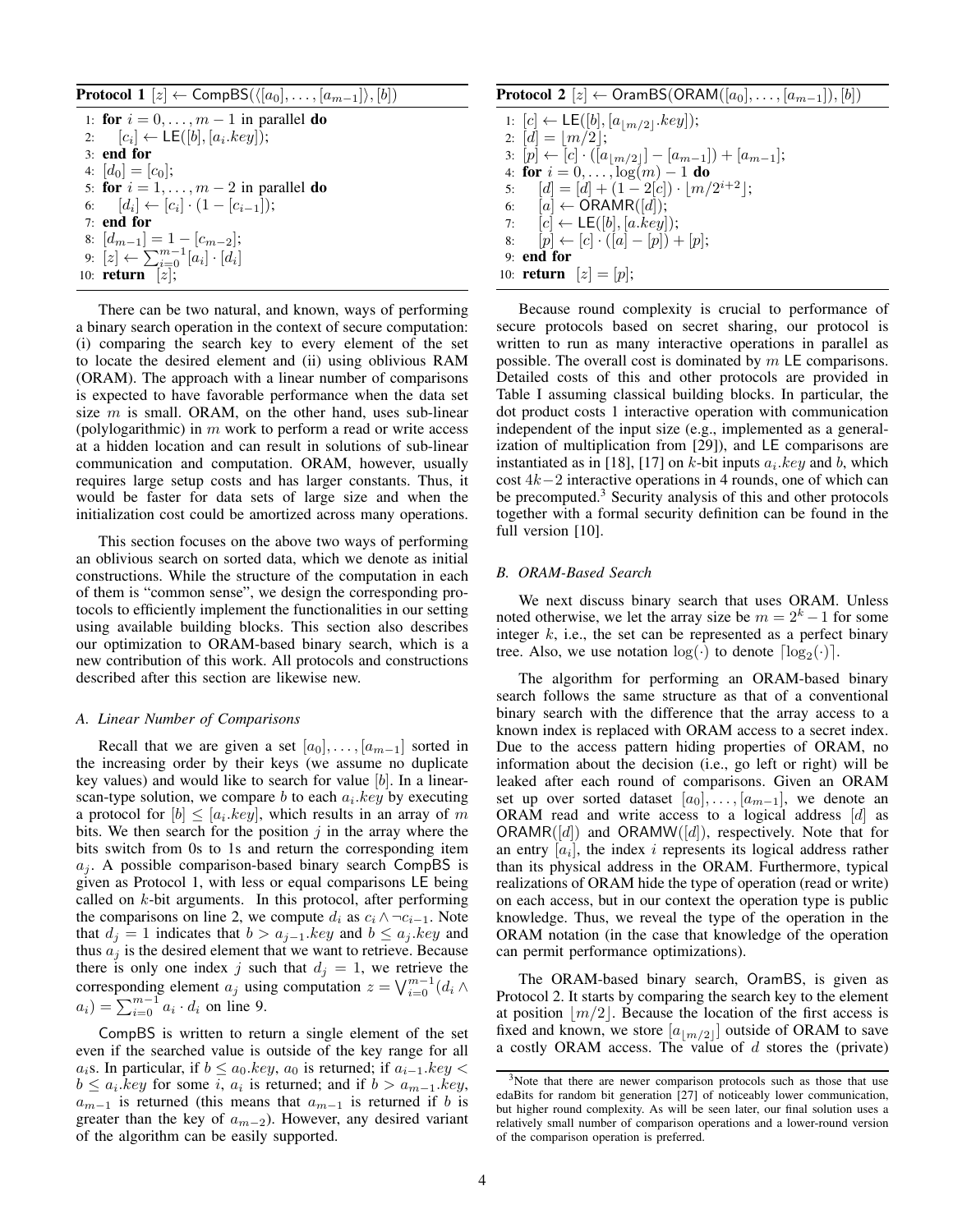location which should be read in each round, and after the total of j comparisons moves  $\lfloor m/2^j \rfloor$  positions left or right depending on the last comparison result  $c$ .

In the last iteration, the search key  $b$  is compared to the element at position d to determine whether to return  $a_d$  or  $a_{d+1}$ . While the element at position d was just retrieved, retrieving  $a_{d+1}$  requires another ORAM access. We, however, observe that this extra ORAM read is not needed because  $a_{d+1}$ is guaranteed to be retrieved in an earlier ORAM access. That is, because we know  $b > a_d$  based on the last comparison and  $b \le a_{d+1}$  based on correctness of the search, the element at position  $d + 1$  has to reside on the path from the root of the binary search tree  $a_{m/2}$  to  $a_d$  (except when  $d = m-1$  is the last position). This means that  $a_{d+1}$  has been previously read and all we need is to maintain a copy of it instead of invoking another ORAM access. This is what OramBS does: variable p stores the last element on the path from the root when the search proceeded left, i.e., the searched value was smaller than the element on the path  $(p$  is conditionally updated on line 8 during each loop iteration). This guarantees that  $p$  will be equal to  $a_{d+1}$  if the comparison in the last round results in incrementing  $d$ . In the event that the path never goes left,  $p$  is initialized to  $a_{m-1}$  on line 3.

The computation on lines 3 and 8 uses conditional statements of the type if  $([c])$  then  $[p] = [x]$  else  $[p] = [y]$ expressed as  $[p] = [c] \wedge [x] \vee [\neg c] \wedge [y] = [c] \cdot [x] + (1 - [c]) \cdot [y].$ We rewrite them as  $[p] = [c]([x] - [y]) + [y]$  to save one multiplication each. Furthermore, because updating the value of  $p$  can be done together with the next interactive operation, updating  $p$  contributes to the round complexity only in the last round. Thus, the cost of the ORAM-based binary search is heavily dominated by  $\log m$  ORAM accesses and  $\log m$  LE comparisons. Security analysis is deferred to [10].

Gentry et al. [30] suggested a formula for performing greater-than comparisons,  $x > y$ , on bit-decomposed k-bit values written as  $x = x_{k-1} \dots x_0$  and  $y = y_{k-1} \dots y_0$ . The computation is  $g(x_{k-1} \ldots x_0, y_{k-1} \ldots y_0) = (x_{k-1} - y_{k-1})$ .  $x_{k-1} + (x_{k-1} - y_{k-1} + 1)g(x_{k-2} \ldots x_0, y_{k-2} \ldots y_0)$ . Note that a straightforward implementation of this function would result in  $k$  rounds of computation, which becomes prohibitive in an application like binary search where comparisons are executed sequentially. We notice that the formula can be rewritten in a different form to support constant-round evaluation as  $g(x, y) = \sum_{i=0}^{k-1} x_i z_i \prod_{j=i+1}^{k-1} w_j$ , where  $z_i = x_i - y_i$ and  $w_i = z_i + 1$ . However, note that the original formula was written for computation in  $\mathbb{Z}_2$  and does not produce correct output when the computation is over a larger field. Furthermore, if we rewrite the formula to be correct, it can no longer be represented in a compact form suitable for constantround evaluation. This means that we do not further consider it as competitive for our application compared to other options (such as LE from [18] mentioned above, which also avoids bit decomposition).

# *C. ORAM-based Optimizations*

Gentry et al. [30] suggested an optimization to tree-based ORAM constructions that allows ORAM-based binary search to have asymptotically the same cost as that of a recursive treebased ORAM access. Briefly, the optimization eliminates the need for a recursive position map to translate a logical address to its physical address in ORAM by adding pointers to each block that store the locations of the next access in the ORAM. As a result, the total cost of a binary search is equal to that of a single recursive ORAM access instead of a logarithmic number of full ORAM accesses in general tree-based ORAM protocols. The optimized solution was not empirically evaluated in [30] and therefore it is difficult to tell how its performance might compare to other constructions in the literature. We, however, note that this optimization is expected to apply to other treebased ORAM constructions which recursively outsource the position map. In particular, we determined that one of the latest efficient ORAMs, 3PC ORAM [38], is tree-based and uses recursive position maps for each ORAM access. Thus, the optimization is applicable to 3PC ORAM and we use the resulting optimized 3PC ORAM in the performance evaluation of our constructions.

We also note that it is possible to optimize performance of ORAM-based binary search regardless of the internal structure of the underlying ORAM construction. The general idea behind our optimization is that we partition the original dataset  $a_0, \ldots, a_{m-1}$  into log m layers of exponentially increasing size. The ith layer will correspond to the elements which can be accessed during the ith step of the binary search computation. That is, for m of the form  $2^k - 1$ , layer 0 contains only a single element  $a_{\lfloor m/2\rfloor}$ , layer 1 contains two elements  $a_{\lfloor m/4\rfloor}$  and  $a_{\lfloor 3m/4\rfloor}$ , etc., and layer  $\log(m) - 1$ contains  $(m + 1)/2$  elements at even positions *i*. With this division, we can set up a separate ORAM for each layer, significantly decreasing the work associated with the first accesses to ORAM and thus leading to practical improvements in the performance of binary search.

This optimization can lead to varying impacts on the asymptotic complexity of the resulting binary search for different ORAM constructions. In particular, for constructions with polylogarithmic (in dataset size) complexities of ORAM access, there might be no asymptotic gain in applying this optimization. For example, if ORAM access costs  $O(\log^2 N)$ for an ORAM set up for N elements, then making  $\log m$ accesses of cost  $O(\log^2 m)$  and making  $\log m$  accesses with exponentially increasing sizes from  $O(1)$  to  $O(m)$  will both result in  $O(\log^3 m)$  overall cost. On the other hand, ORAM constructions of larger asymptotic complexities can see pronounced improvements in the asymptotic cost. For example, we can look at Floram [25], which is one of the fastest two-party ORAM constructions. Its asymptotic complexity per access is  $O(\sqrt{N})$  communication and  $O(N)$  local work. After applying our optimization, the total work associated with binary search decreases from  $O(m \log m)$  using full-size ORAM for each access to only  $O(m)$ . We empirically evaluate the associated performance gain and report it in section VIII.

## V. HIERARCHICAL CONSTRUCTIONS

In this section we describe two new approaches to binary search, both of which are hierarchical and use only a logarithmic number of comparisons. The high-level structure is similar to the one used with ORAM-based search, but we replace the mechanism for protecting true accesses at each iteration. Because of the cost of an ORAM access, it can be beneficial to replace it with alternative computation, including solutions of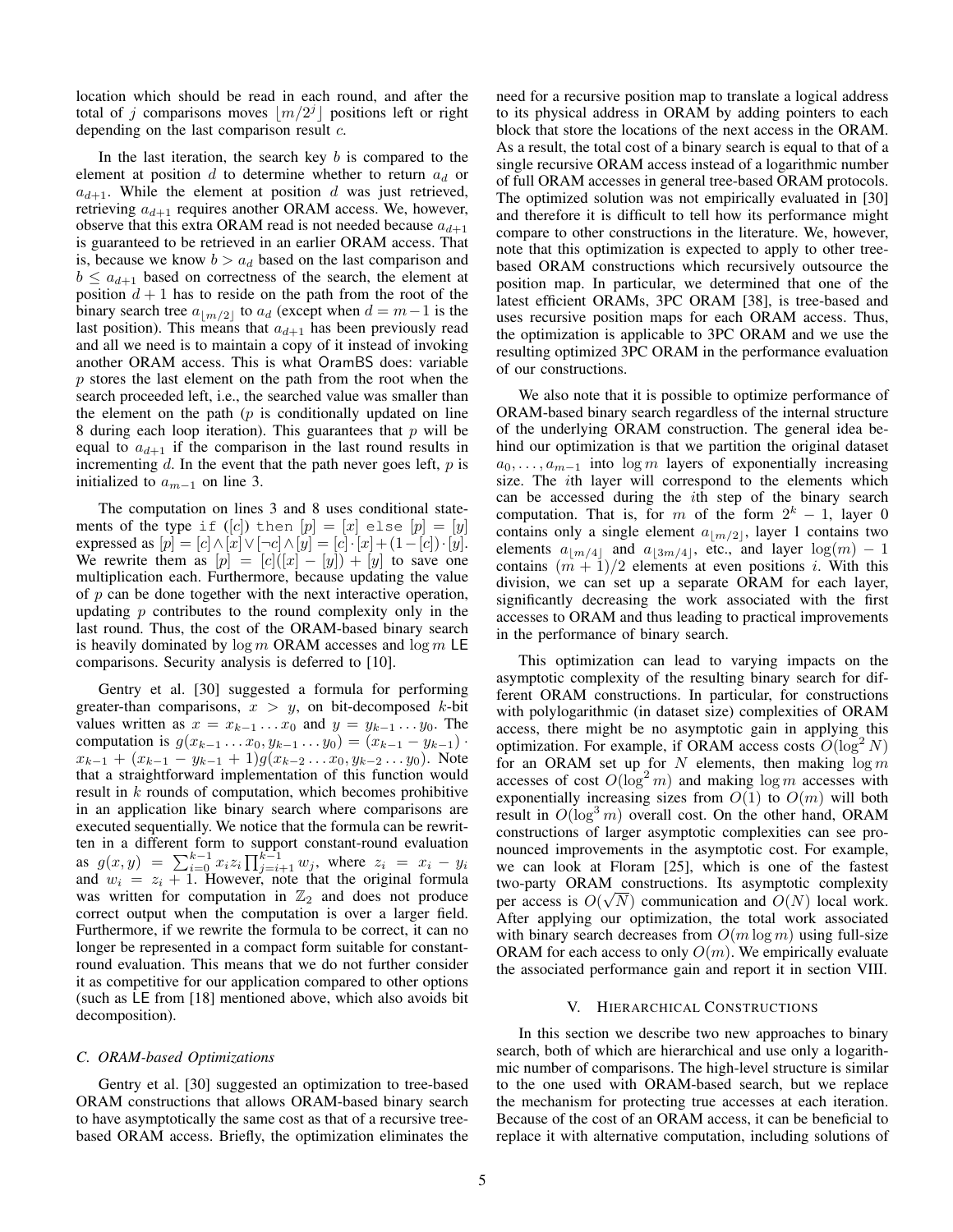**Protocol 3**  $[z] \leftarrow \text{RotBS}(\langle [a_0], \ldots, [a_{m-1}]\rangle, [b])$ 1: let  $[\ell^{(i)}] = \langle [a_{\lfloor m/2^{i+1} \rfloor}], [a_{\lfloor 3m/2^{i+1} \rfloor}], \ldots, [a_{\lfloor (2^{i+1}-1)m/2^{i+1} \rfloor}] \rangle$ for  $i = 1, ..., \log(m) - 1$ ; 2: for  $i = 1, \ldots, \log(m) - 1$  in parallel do 3:  $\langle [\hat{\ell}^{(i)}], [r^{(i)}] \rangle \leftarrow \mathsf{Rotate}([\ell^{(i)}]);$ 4: end for 5:  $[c] \leftarrow \mathsf{LE}([b], [a_{\lfloor m/2 \rfloor}.key]);$ 6:  $[p] \leftarrow [c] \cdot ( [a_{\lfloor m/2 \rfloor}] - [a_{m-1}]) + [a_{m-1}];$ 7:  $[d] = 0;$ 8: **for**  $i = 1, ..., \log(m) - 1$  **do** 9:  $[d] = 2[d] + [c];$ 10:  $[w] \leftarrow \text{RandInt}(\kappa + 1);$ 11:  $s' = \text{Open}([d] + [r^{(i)}] + 2^i[w])$ ; 12:  $s = s' \bmod 2^{i}$ ; 13:  $[a] = [\hat{\ell}_s^{(i)}];$ 14:  $[c] \leftarrow \mathsf{LE}([b], [a.key]);$ 15:  $[p] \leftarrow [c] \cdot ([a] + [p]) + [p];$ 16: end for 17: **return**  $[z] = [p];$ 

higher asymptotic complexity linear in the size of a layer. Our findings are in line with those in [9] that demonstrated that linear-time constructions for accessing an element at a private location outperform ORAM performance in practice unless the size of the array becomes very large.

In this section, we offer two solutions: The first one is based on array rotation to hide accessed locations and the second generates tags for all elements in a layer to mark the true path. As with the previous, ORAM-based, construction, we divide the array into layers and process one layer at a time. The conceptual difference is how true accesses are protected for each layer.

## *A. Rotation-based Construction*

Our first construction rotates all elements in a layer to hide the true access pattern and is based on the following high-level idea: after comparing an element to the search key, we privately determine whether we are jumping left or right and compute the location  $d$  to read in the next layer. We next rotate the next layer of size  $2^i$  by a random private amount  $r \in [0, 2^i - 1]$  and disclose the protected location  $(d+r) \bmod 2^i$ . Once we know the location, we can retrieve the desired element and perform the next comparison without knowing what the true index  $d$ was. Note that the rotation operation should be oblivious and performed once per search for each layer to ensure that no information about the accessed locations is revealed.

Our algorithm for rotation-based binary search, RotBS, is given as Protocol 3. As before, we are given an ordered set  $[a_0], \ldots, [a_{m-1}]$ , where m is of the form  $2^k - 1$ , and divide it into layers as in the optimized ORAM-based solution, i.e., with layer 0 consisting of only one element  $a_{\lfloor m/2\rfloor}$  and layer  $log(m) - 1$  containing all elements at even indices. Let  $[\ell^{(i)}]$ denote the elements stored at layer i and  $[\ell_j^{(i)}]$  denote the jth element stored at layer  $i$ . We first randomly generate a secret random offset  $r^{(i)} \in [0, 2^i)$  for each layer  $i > 0$  and rotate all layers by those offsets in parallel to minimize round complexity (lines 2–4). This is illustrated in Figure 1. The rotation algorithm Rotate, which also chooses the amount of rotation, is described afterwards.



Fig. 1: Illustration of the rotation-based construction.

After rotating all layers, we proceed with comparisons and first retrieve the (only) element from the top layer  $[\ell^{(0)}]$  and compare it with the target value  $b$  (line 5). We continue by jumping left or right as before and privately computing the index  $d$  to access next using local computation (line 9). Note that unlike OramBS that computed this index  $d$  as an index in the entire array, this time we compute it as a position in a layer. This means that we start from two possible positions in layer 1 and update d in the next layer as  $2[d] + [c]$ , where  $[c]$ is the result of the current comparison.

To safely disclose the desired (protected) position in the rotated array, we must open  $(d+r^{(i)})$  mod  $2^i$  instead of simply  $d + r^{(i)}$ . While the latter is a location operation, computing the remainder modulo a power of 2 in this framework is a rather expensive operation, with the same number of rounds as in comparisons and a number of interactive operations linear in the size of the modulus, i.e., in  $i$  (see Mod2m in [18]). Fortunately, we were able to get around this cost and safely disclose  $(d+r^{(i)}) \mod 2^i$  using only local computation (prior to the opening). In particular, we mask the  $(i + 1)$ st bit of the sum  $d + r^{(i)}$ , i.e., the carry bit, by a randomly chosen integer, which allows us to safely open the result. To achieve this, we rely on statistical secrecy and choose an integer of  $\kappa$  bits longer than the value we are protecting, where  $\kappa$  is a statistical security parameter (line 10). The corresponding protocol is called RandInt and takes an argument that specifies the bitlength of an integer to generate. It can be realized noninteractively as described in [18]. The reader may notice that this approach requires that the field can represent integers  $\kappa$ bits longer than the bitlength of the key values. This, however, is already required by the LE protocol.

Because each layer has been rotated by a one-time random offset, we can safely proceed by revealing the value of  $(d + r^{(i)}) \mod 2^i$  in each layer, retrieving that element in the rotated layer, and performing the comparison until we reach the last layer. In addition to maintaining the current element used in the comparison, we also keep track of the last retrieved element p which was  $\leq$  the target b, in the same way as in OramBS. It will be retrieved in the last round if the returned element should not be the one used in the last comparison. As before, the default value of p is  $a_{m-1}$ .

The cost of this protocol consists of  $log(m)$  comparisons and other cheaper operations (i.e., multiplications and openings) and is dominated by the cost of rotating all layers. Because some interactive operations could be combined and executed in the same round, the overall round complexity is that of rotation (see below) plus  $4 \log m$ . See [10] for security analysis.

We next describe our Rotate protocol. It takes as input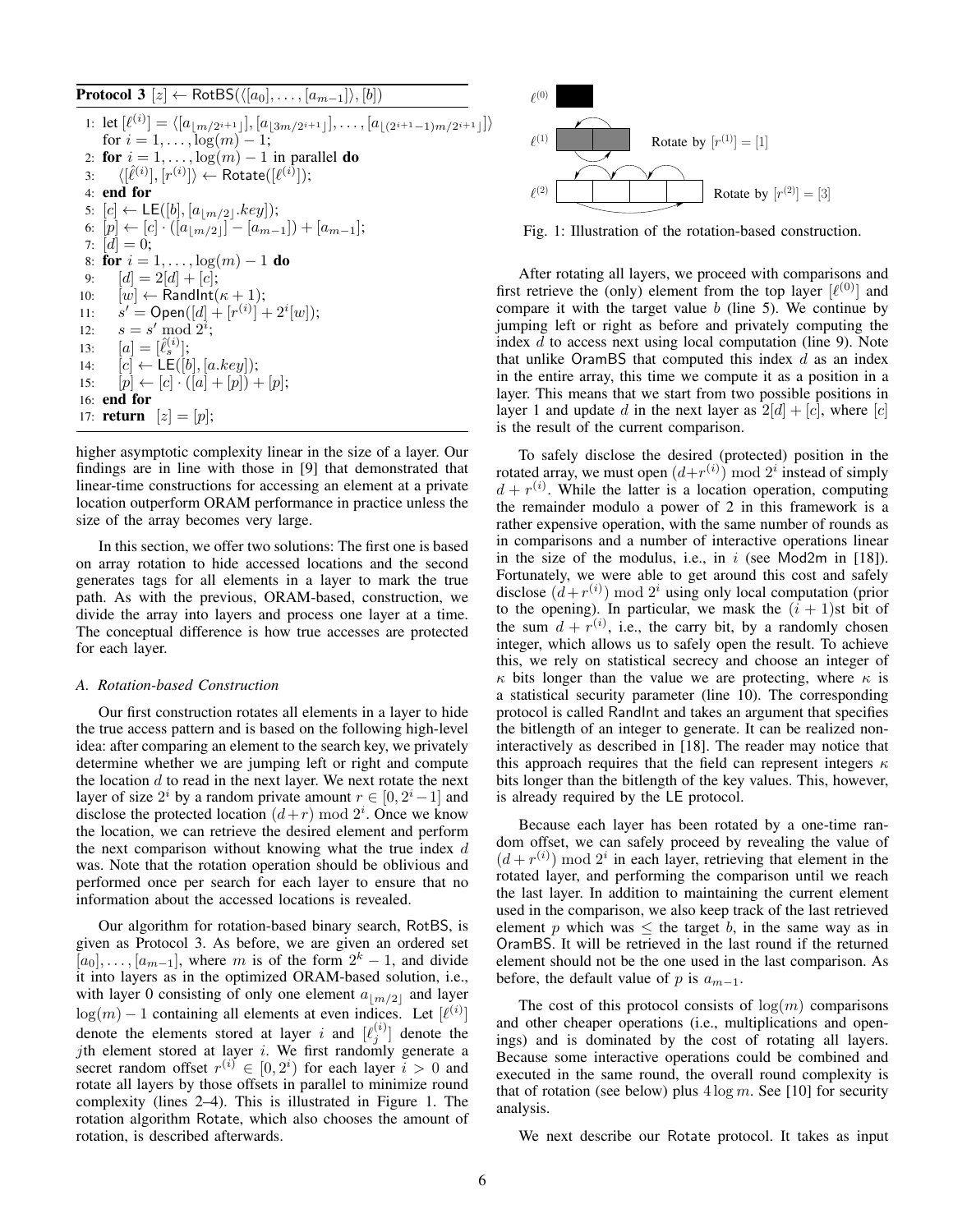|    | $\textbf{Protocol} \quad \textbf{4} \quad (\langle [\hat{a}_0], \dots, [\hat{a}_{2^u-1}]\rangle, [r]) \quad \leftarrow \quad \textsf{Rotate}([a_0], \dots,$ |
|----|-------------------------------------------------------------------------------------------------------------------------------------------------------------|
|    | $ a_{2^u-1} $                                                                                                                                               |
|    | 1: for $i = 0, \ldots, u-1$ in parallel do                                                                                                                  |
|    | 2: $[r_i] \leftarrow \text{RandBit}$ ;                                                                                                                      |
|    | $3:$ end for                                                                                                                                                |
|    | 4: let $[a_j^{(0)}] = [a_j]$ for $j \in [0, 2^u - 1]$ ;                                                                                                     |
|    | 5: for $i = 0, , u - 1$ do                                                                                                                                  |
|    | 6: <b>for</b> $j = 0, , 2^u - 1$ in parallel <b>do</b>                                                                                                      |
|    | 7: $[a_i^{(i+1)}] \leftarrow [a_i^{(i)}] - ([a_j^{(i)}] - [a_{(i-2^i) \bmod 2^u}^{(i)}]) \cdot [r_i];$                                                      |
| 8: | end for                                                                                                                                                     |
|    | $9:$ end for                                                                                                                                                |
|    | 10: $[r] = \sum_{i=0}^{u-1} 2^i [r_i];$                                                                                                                     |
|    | 11: let $[\hat{a}_j] = [a_j^{(u)}]$ for $j \in [0, 2^u - 1]$ ;                                                                                              |
|    | 12: <b>return</b> $(\langle [\hat{a}_0], \ldots, [\hat{a}_{2^u-1}] \rangle, [r]);$                                                                          |

an array  $[a_0], \ldots, [a_{2^u-1}]$  of size  $2^u$ , generates a random ubit integer  $r$ , circularly rotates the elements of the array by  $r$ positions, and outputs  $r$  together with the rotated array. Our solution is conceptually simple and is given as Protocol 4. As the first step, we generate  $u$  random bits using protocol RandBit (line 2) and use them to assemble u-bit offset  $r$  (line 10). RandBit can be implemented using 1 interactive operation [18]. Despite having a higher cost than RandInt $(u)$ , generating  $r$  from random bits is important for two reasons: (i) we use the bits in the computation that follows and (ii) it allows us to generate a value in the exact range  $[0, 2<sup>u</sup> - 1]$ , while RandInt generates values slightly larger than of the specified bitlength.

The next step is to rotate the array elements by the generated offset, which we do in  $u$  iterations: in iteration  $i$ , the elements are shifted by  $2^i \cdot r_i$  positions right, i.e., we conditionally perform the shift if the *i*th bit of  $r$  is set. After  $u$  iterations, the array elements are shifted by the value of  $r$ , as desired. In more detail, on line 7 we either keep the current element  $a_i$  at position j or replace it with the element at position  $a_{j-2^i \mod 2^n}$  based on the value of  $r_i$ .

When  $u = \log(m)$ , Rotate requires  $m \log m$  interactive operations in  $log(m) + 1$  rounds. Recall that we use it in RotBS and execute rotations for all layers in parallel in the beginning. However, rotation of only the smallest layer 1 needs to finish prior to its use in the first loop iteration on line 13. This means layer rotations do not increase the round complexity of RotBS. As before, we summarize performance of our binary search constructions in Table I.

On using ring  $\mathbb{Z}_{2^k}$ . Before we conclude, we comment on executing our protocols over ring  $\mathbb{Z}_{2^k}$  instead of a finite field. All protocols described so far except RotBS work unmodified when instantiated with building blocks over ring  $\mathbb{Z}_{2^k}$ . The difference is that RotBS protects a value, opens it, and uses  $i$ least significant bits in further computation (i.e., lines 10–12 of RotBS). We note that this operation can become even easier over ring  $\mathbb{Z}_{2^k}$  because all values are automatically reduced modulo a power of 2. In particular, instead of prepending a large random value to statistically hide the overflow from i bits, we can directly open the sum  $[r^{(i)}] + [d]$  and use the result as  $s$ , as long as all shares are reduced modulo  $2<sup>i</sup>$  prior to the opening.



Fig. 2: Illustration of the tag-based construction.

**Protocol 5**  $[z] \leftarrow \text{TagBS}(\langle [a_0], \ldots, [a_{m-1}]\rangle, [b])$ 1: let  $[\ell^{(i)}]$  =  $\langle [a_{\lfloor m/2^{i+1}\rfloor -1}], [a_{\lfloor 3m/2^{i+1}\rfloor -1}], \ldots,$  $[a_{(2^{i+1}-1)m/2^{i+1}-1}]$  for  $i = 1, \ldots, \log(m) - 1;$ 2:  $[q^{(0)}] = \langle 1 \rangle;$ 3: [c] ← LE([b], [ $a_{\lfloor m/2\rfloor - 1}$ .key]); 4:  $[p] = [c] \cdot ([a_{\lfloor m/2 \rfloor-1}] - [a_{m-1}]) + [a_{m-1}];$ 5: for  $i = 1, \ldots, \log(m) - 1$  do 6: **for**  $j = 0, \ldots, 2^i - 1$  in parallel **do** 7: if j mod  $2 = 0$  then 8:  $[q_j^{(i)}] = [q_{j/2}^{(i-1)}]$  $\binom{(i-1)}{|j/2|} \cdot [c];$ 9: else 10:  $[q_j^{(i)}] = [q_{j/2}^{(i-1)}]$  $\begin{bmatrix} (i-1) \\ j/2 \end{bmatrix} \cdot (1-[c]);$ 11: end if 12: end for 13:  $[a] = \sum_{j=0}^{2^i-1} [q_j^{(i)}] \cdot [\ell_j^{(i)}];$ 14:  $[c] \leftarrow \mathsf{LE}([b], [a.key])$ ; 15:  $[p] = [c] \cdot ([a] - [p]) + [p];$ 16: end for 17: **return**  $[z] = [p];$ 

# *B. Tag-based Construction*

Our second hierarchical solution utilizes a different mechanism for retrieving an element at a private location from each layer. While a generic protocol for reading an element at a private location could be used (e.g., multiplexor-based or as described in [9]), in the context of binary search we notice that the location read at layer  $i + 1$  is highly correlated to the location previously read at layer  $i$ . This observation allows us to generate binary tags for each layer using tags of the layer before, where in each layer the tag of a single position is set to 1 and the tags at all other positions are set to 0. This representation consequently permits us to retrieve the element at the marked position using efficient dot product computation.

Our tag-based construction, TagBS, is given as Protocol 5. As before, let  $[\ell^{(i)}]$  denote the elements at layer i and let us use similar notation  $[q^{(i)}]$  to denote binary tags for layer i.

Initially, layer 0 has a single element and its tag is set to 1. The next layer has two elements, one of which will be set to 1 based on the result of the first comparison and the other will be set to 0. We continue computing tags for the current layer from the tags of the previous layer as follows: if the "parent" tag at position  $j$  is 0, both "children" tags at positions  $2j$  and  $2j + 1$  will be 0. If the "parent" tag is 1, one of the "children" tags will be 0 and one will be 1 based on the result of the current comparison c. This process is illustrated in Figure 2. Then to retrieve the marked element at the current layer, we compute the dot product of the elements and their tags in the current layer (line 13). Also, as before, we maintain another element in variable  $p$ , which will be used at the end if the result of the last comparison is false.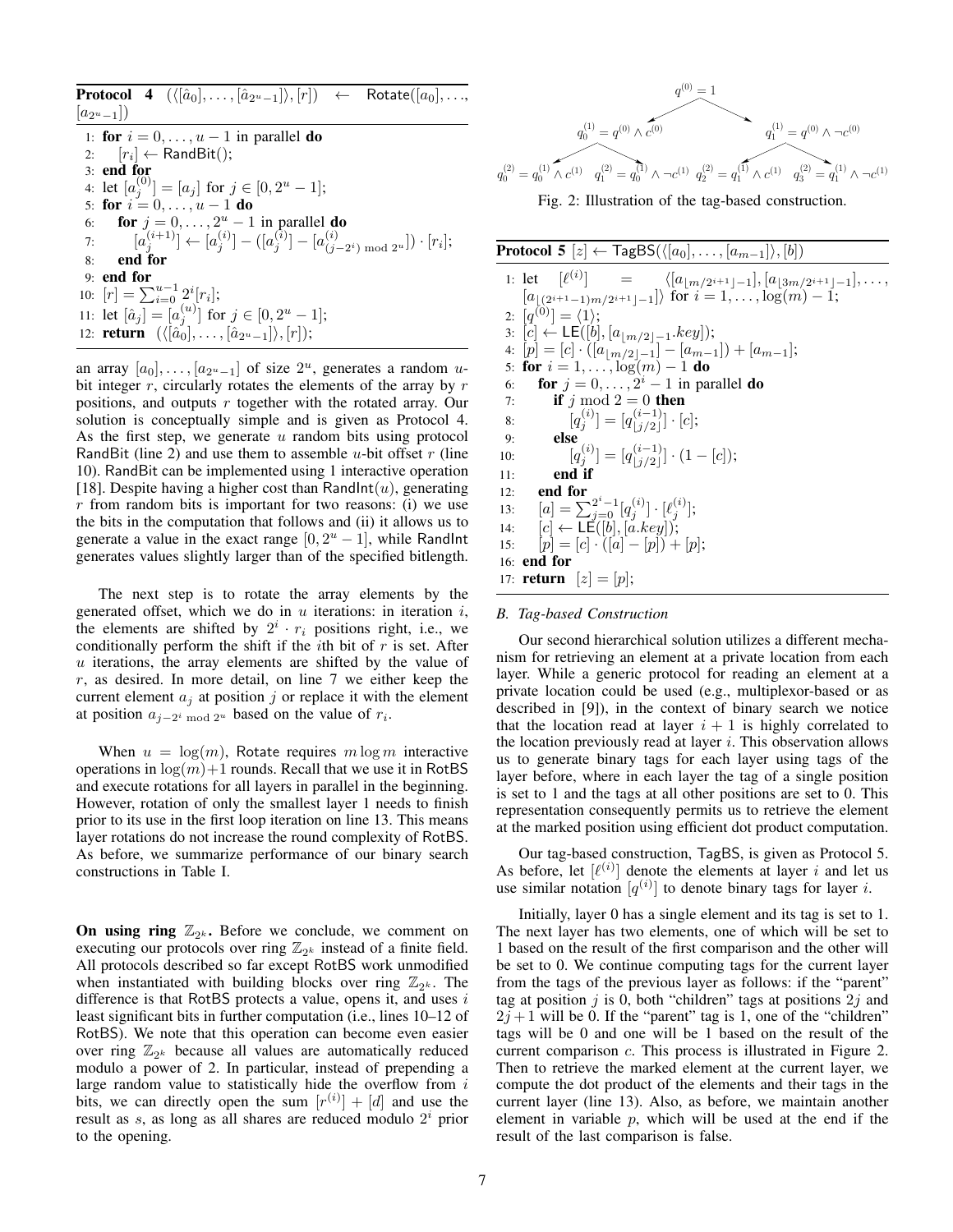The overhead of this protocol is given in Table I. Note that TagBS uses fewer interactive operations compared to rotationbased RotBS, but the latter has fewer rounds. Thus, we expect that TagBS will be a faster choice in typical circumstances, but RotBS can be beneficial for high-latency connections. In addition, comparison-based CompBS has constant round complexity, but is expected to be slower for larger datasets due to its communication volume.

## VI. HYBRID CONSTRUCTIONS

In this section we discuss how combining multiple constructions in a single solution can be used to further improve performance of binary search. Section VI-A discusses a solution in which portions of the binary search tree are processed using different algorithms, and section VI-B presents a solution where previously developed constructions are applied only to a subset of the tree nodes resulting in sublinear communication cost. In particular, while all of our constructions including the one in section VI-A require  $O(m)$  communication, the solution of section VI-B lowers communication to  $O(\sqrt{m})$  by relying on an efficient dot product protocol.

## *A. Composition of Layers*

The binary search constructions described so far have their own advantages. For example, comparison-based CompBS has constant round complexity, which is the lowest across all protocols. Its communication cost, however, is rather high and is linear in  $m \cdot k$ . These properties make it a good choice for datasets of small size, but performance is expected to deteriorate as the dataset size grows. In contrast, tagbased TagBS has the lowest communication complexity as the dataset size  $m$  increases, but the largest round complexity. Because it invokes only a logarithmic number of comparisons, it is expected to outperform other constructions for larger values of  $m$ , but perform relatively worse for very small values of  $m$ . In particular, the first three rounds of comparisons in that construction process only 7 elements, but use 15 rounds. This can be contrasted with the total of 5 rounds in CompBS. Coupled with the fact that communication latency is the major overhead when the dataset is small, TagBS is sub-optimal during processing of the top layers.

The hybrid construction we propose here combines flat and hierarchical structures to take advantage of the benefits of both of them. More precisely, we replace the top layers of the hierarchy with a flat structure and design a transition to feed the results of evaluating the flat structure to the next layer in the hierarchy. Although the idea is straightforward, its realization requires careful design because the constructions have different interfaces and rely on different intermediate results. We illustrate a transition mechanism on the example of combining CompBS and TagBS.

Recall that CompBS computes an array of bits  $[c_0], \ldots, [c_{m-1}]$ , where the bits in the beginning of the array are 0s and switch to 1s at the location of the searched element [b]. The array is consequently used to compute another bit array  $[d_0], \ldots, [d_{m-1}]$ , in which all elements are 0 except for the location of the switch, and the non-zero bit is used to retrieve the desired element of the array  $[a_0], \ldots, [a_{m-1}]$ . TagBS, on the other hand, proceeds in a hierarchical manner and prior to moving to layer  $i$  expects state  $[c]$ ,  $[p]$  that indicates the position of the desired element in the already processed layers and computed tags  $[q_j^{(i-1)}]$ for layer  $i - 1$ . Our transition computes the value of  $[p]$  and tags  $[q_j^{(i)}]$  from the bit arrays computed by CompBS and no explicit  $[c]$ , as maintained by TagBS, is used in the process.

Suppose we would like to process the first  $\tilde{i}$  layers, or equivalently  $\tilde{m} = 2^{\tilde{i}}$  elements, using the flat structure. We execute the main portion of CompBS on elements associated with layers 0 through  $\tilde{i}-1$ , use transition to generate [p] and the tags at layer  $\tilde{i}$ , and continue with the remaining computation as in TagBS. Figure 3 illustrates the process for  $\tilde{i} = 3$ . Note that the very last element of the original dataset,  $a_{m-1}$ , is appended to the elements that CompBS processes and is treated as an element of layer 0.

We determined that the relationship between  $c_0, \ldots, c_{\tilde{m}-1}$ computed by CompBS and  $q_0^{(\tilde{i})}, \ldots, q_{\tilde{m}-1}^{(\tilde{i})}$  needed in TagBS is rather simple. In particular, we have:

$$
q_j^{(\tilde{i})} = \begin{cases} c_0 & \text{if } j = 0\\ c_{j-1} \oplus c_j & \text{if } 0 < j \le \tilde{m} - 1 \end{cases}
$$
 (1)

Somewhat surprisingly, each  $q_j^{(\tilde{i})}$  is computed in the same way, while we expect differences in the computation of even and odd elements because only half of the values are associated with layer  $\tilde{i}-1$ . XOR of each  $[c_{j-1}]$  and  $[c_j]$  is easily computed as  $[c_{j-1}] + [c_j] - 2[c_j] \cdot [c_{j-1}]$ . This is equivalent to  $2[d_j]$  –  $[c_j] + [c_{j-1}]$ , where the  $[d_j]$ s are as computed by CompBS. Because availability of  $[d_j]$ s makes the computation of  $[q_j^{(i)}]$ s local, a notable implication for us is that combining the two constructions reduces the overall cost below that of running CombBS and TagBS on the respective portions of the data.

It is also necessary to compute the appropriate value of [p] during the transition. This computation comes first (i.e., to finish processing layer  $\tilde{i} - 1$ ), and [p] is computed in the same way as  $[z]$  in CompBS, i.e., the first element which was determined to be  $\leq b$  so far will be used as the next larger element if the remaining search returns that  $b$  is greater than all other elements. For completeness, we present this hybrid construction, called LayHBS, in the appendix.

In practice, the best choice of  $\tilde{i}$  depends on the setup. When the network latency between the computational parties is small, the round complexity may have less impact on performance and therefore a lower  $\tilde{i}$  is preferred. In contrast, if the network latency is high, a larger  $\tilde{i}$  reduces the round complexity and therefore could be a better choice. We provide additional comments in section VIII. The exact cost is listed in Table I and this time is a function of  $\tilde{i}$ .

## *B. Composition of Subtrees*

All solutions presented so far, except OramBS, have communication linear in the size of the dataset  $m$ . In this section we show how performance of previously presented constructions can be further improved to  $O(\sqrt{m})$  communication using only standard building blocks.

The high-level idea behind this solution is as follows. Recall that, on input  $m$  elements, CompBS works by generating a bit array  $[d_0], \ldots, [d_{m-1}]$  with a single element set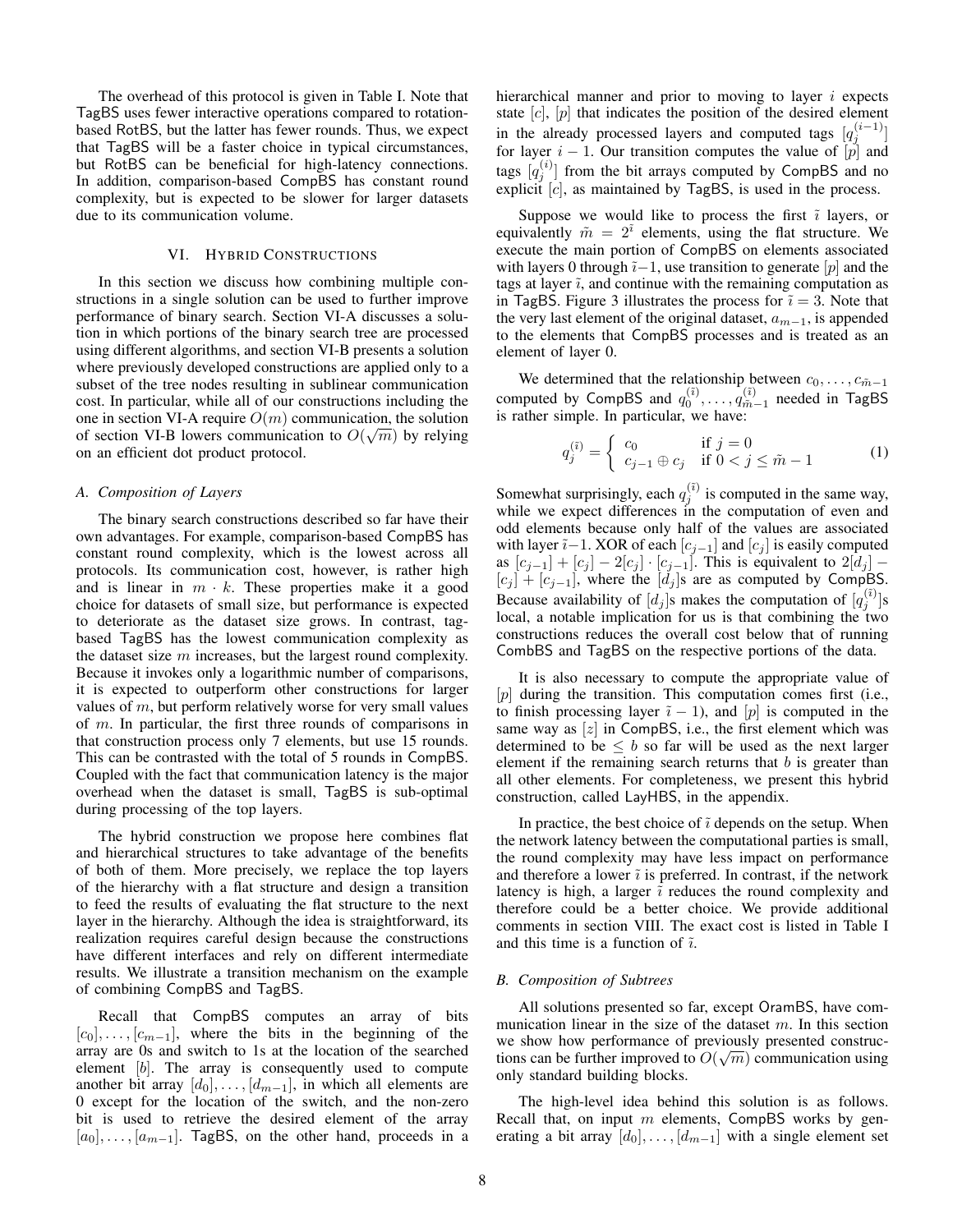| Protocol                                 | <b>Rounds</b>                 |              | Interactive operations            |                          |  |
|------------------------------------------|-------------------------------|--------------|-----------------------------------|--------------------------|--|
|                                          | Read                          | Write        | Read                              | Write                    |  |
| Comparison-based CompBS                  |                               | $+0$         | $(4k-1)m-1$                       | $+(4k+m-3)$              |  |
| ORAM-based OramBS                        | $(\log m)(3 + ORAMRead)$      | $+ORAMWrite$ | N/A                               | N/A                      |  |
| Rotation-based RotBS                     | $4\log m$                     | $+1$         | $m \log(m) + 4k \log(m) - 1$      | $+(\log^2 m - \log m)/2$ |  |
| Tag-based TagBS                          | $5 \log m$                    | $+1$         | $4k \log(m) + m - 2$              | $+2m - \log m$           |  |
| Hybrid LayHBS, $\tilde{i} < \log(m) - 1$ | $5(\log(m)-\tilde{i})+4$      | $+1$         | $(4k-3)2^{\tilde{i}} + m + 2$     | $+2m - \log(m) + i$      |  |
| Hybrid SubHBS, $\alpha \cdot \beta = m$  | $MBS(\alpha) + BS(\beta) + 1$ | varies       | $MBS(\alpha) + BS(\beta) + \beta$ | varies                   |  |

TABLE I: Performance of binary search using field-based building blocks in the semi-honest model with honest majority.





Fig. 3: Illustration of the layer-based hybrid construction.



Fig. 4: Illustration of the subtree-based hybrid construction. Shaded array elements are used to form the top tree of size  $\alpha$ . Subtrees  $s_0$  through  $s_{\alpha-1}$  have size  $\beta$ .

to 1 and that array is used to retrieve the searched element using a dot product (which costs 1 interactive operation). Now suppose that instead of retrieving a single element at the end of the computation, we use the computed bits to retrieve a desired subset of the elements, or a subtree if the elements are organized in a hierarchy. The high-level structure of this approach is illustrated in Figure 4.

We organize the dataset in a hierarchy and run a modified binary search (which produces a bit array) on the top portion of the tree of size  $\alpha$ . We consequently use dot products to obliviously localize the search to the relevant subtree of size  $\beta = m/\alpha$ , call binary search on that tree, and use its output as the result of the search. In other words, the top-level search allows us to determine in what portion of the dataset the searched element falls and the second low-level search determines the exact position and returns the desired element.

The solution, SubHBS, is formalized as Protocol 6. We use a modified version of a binary search protocol that produces a unity bit array, denoted as MBS. The second call to binary search, on the other hand, uses the conventional interface. We note that communication savings are possible because of the use of dot product protocols, which on input of two vectors

| <b>Protocol 6</b> [z] $\leftarrow$ SubHBS( $\langle [a_0], \ldots, [a_{m-1}]\rangle$ , $[b], \alpha$ )                                                                          |  |
|---------------------------------------------------------------------------------------------------------------------------------------------------------------------------------|--|
| 1: let $\beta = m/\alpha$ ;                                                                                                                                                     |  |
| 2: let $[s^{(i)}] = \langle [a_{i\cdot\beta}], [a_{i\cdot\beta+1}], \dots, [a_{i\cdot\beta+\beta-1}] \rangle$ for $i = 0, \dots,$                                               |  |
| $\alpha - 1$ :                                                                                                                                                                  |  |
| 3: $\langle [d_0], \ldots, [d_{\alpha-1}] \rangle \leftarrow \mathsf{MBS}(\langle [s_{\beta-1}^{(0)}], [s_{\beta-1}^{(1)}], \ldots, [s_{\beta-1}^{(\alpha-1)}] \rangle, [b])$ ; |  |
| 4: for $i = 0, \ldots, \beta - 1$ in parallel do                                                                                                                                |  |
| 5: $[u_i] \leftarrow \sum_{i=0}^{\alpha-1} [s_i^{(j)}] \cdot [\hat{d}_j];$                                                                                                      |  |
| $6:$ end for                                                                                                                                                                    |  |
| 7: $[z] \leftarrow BS(\langle [u_0], \ldots, [u_{\beta-1}]\rangle, [b])$ ;                                                                                                      |  |
| 8: <b>return</b> $[z]$ ;                                                                                                                                                        |  |

of arbitrary size require only one interactive operation. This means that when we set  $\alpha = \beta = O(\sqrt{m})$ , communication complexity of this solution reduces from  $O(m)$  to  $O(\sqrt{m})$ . We note that local computation remains  $O(m)$ , but this component of interactive protocols is much easier to speed up than communication, e.g., by employing more powerful hardware and/or using multi-threading.

It should be clear that the call to binary search BS on line 7 of SubHBS can be instantiated with any binary search construction described so far. This includes hybrid LayHBS and even SubHBS itself, which in that case would be called recursively. Similarly, the first call to binary search on line 3 can be instantiated with any binary search protocol modified to produce a bit array instead of a single element. So far we only showed that CompBS can be naturally used for this purpose, but below we also show how to modify TagBS. This would imply that LayHBS could additionally be used for that purpose. Lastly, if we replace the call to BS on line 7 of SubHBS with a call to MBS, SubHBS itself can be invoked on line 3. Combined with the ability to choose parameter  $\alpha$ (and consequently  $\beta$ ), these options provide a rather significant performance optimization space in practice.

What remains is to discuss our solution for modifying TagBS to implement the interface for MBS. Recall that TagBS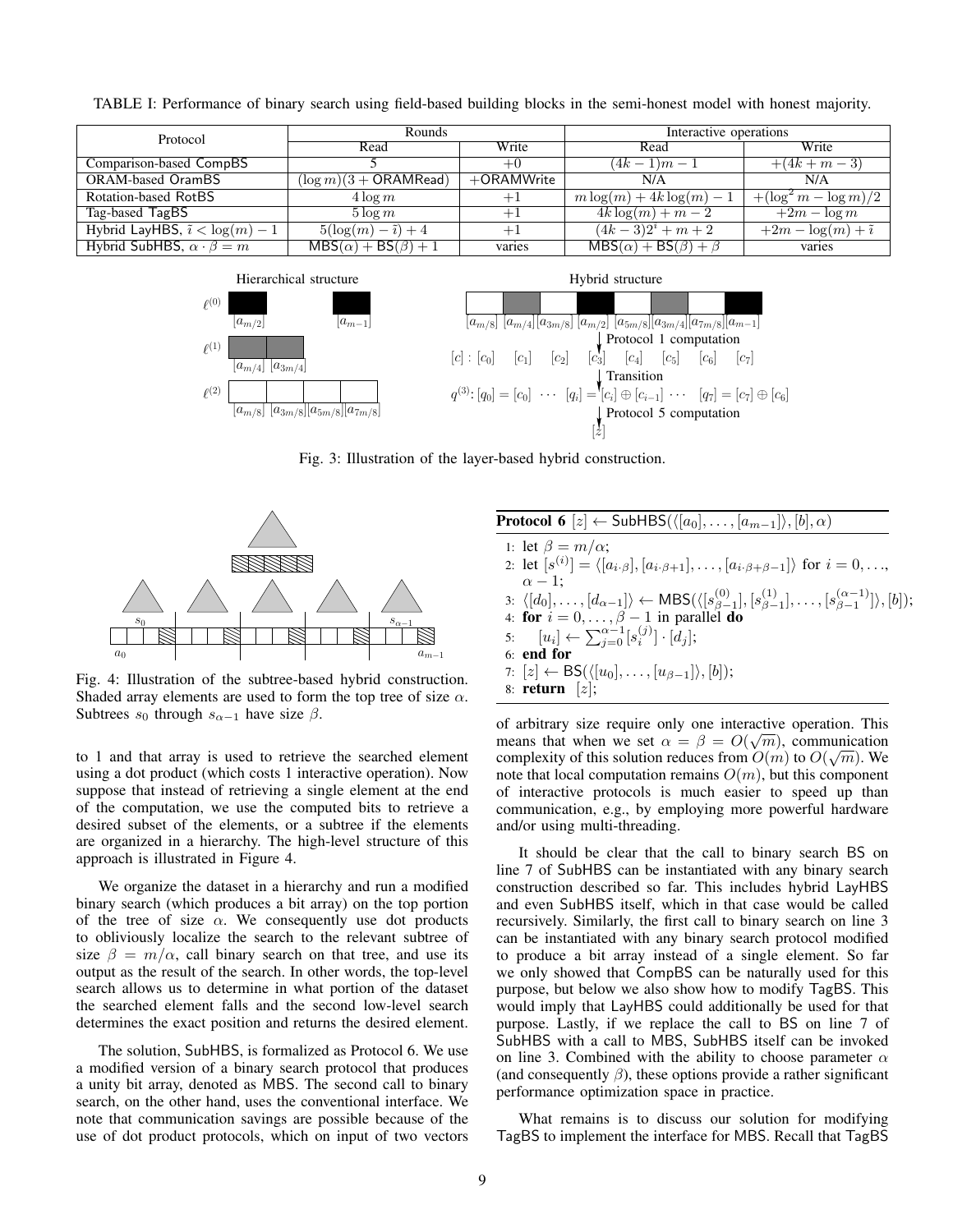|     | <b>Protocol</b> 7 $\langle [d_0], \ldots, [d_{m-1}] \rangle$ $\leftarrow$ TagMBS( $\langle [a_0], \ldots,$                     |
|-----|--------------------------------------------------------------------------------------------------------------------------------|
|     | $[a_{m-1}]\rangle, [b]$                                                                                                        |
|     | 1: let $[\ell^{(i)}]$ = $\langle [a_{\lfloor m/2^{i+1} \rfloor}], [a_{\lfloor 3m/2^{i+1} \rfloor}], \ldots,$                   |
|     | $[a_{\lfloor (2^{i+1}-1)m/2^{i+1}\rfloor}]\rangle$ for $i=0,\ldots,\log(m)-1;$                                                 |
|     | 2: $[q_0^{(0)}] = 1$ ;                                                                                                         |
|     | 3: for $i = 0, , \log(m) - 1$ do                                                                                               |
| 4:  | $[q^{(i)}] = \langle [q_0^{(i)}], \ldots, [q_{2i-1}^{(i)}] \rangle;$                                                           |
| 5:  | $[a] = \sum_{i=0}^{2^{i}-1} [q_i^{(i)}] \cdot [\ell_i^{(i)}];$                                                                 |
| 6:  | $[c] \leftarrow \mathsf{LE}([b], [a. key]);$                                                                                   |
| 7:  | <b>for</b> $j = 0, \ldots, 2^i - 1$ in parallel <b>do</b>                                                                      |
| 8:  | if j mod $2 = 0$ then                                                                                                          |
| 9:  | $[q_i^{(i+1)}] = [q_{\perp i/2\perp}^{(i)}] \cdot [c];$                                                                        |
| 10: | else                                                                                                                           |
| 11: | $[q_i^{(i+1)}] = [q_{i \, i/2}^{(i)}] \cdot (1 - [c]);$                                                                        |
| 12: | end if                                                                                                                         |
| 13: | end for                                                                                                                        |
|     | $14:$ end for                                                                                                                  |
|     | 15: <b>return</b> $\langle [d_0], \ldots, [d_{m-1}] \rangle = \langle [q_0^{(\log m)}], \ldots, [q_{m-1}^{(\log m)}] \rangle;$ |

generates tags  $[q^{(i)}]$  for each layer i in the hierarchy and maintains variable  $[p]$ . The tags have a useful structure, which each tag being a bit and having only a single tag set to 1 per layer. However, to generate a desired bit array  $[d_0], \ldots, [d_{m-1}],$  we need to have a single bit set to 1 out of the entire dataset and not per layer. Instead of trying to combine different layers into a single array, out solution is to continue with the structure of TagBS and generate one more layer  $[q^{(\log m)}]$ , which this time will have a tag for each element of the original dataset and only a single element will be set to 1. We also remove the code for creating and maintaining the value of  $[p]$  because it is no longer used in the protocol. The final solution TagMBS is formalized as Protocol 7. As noted before, this variant will allow for a variety of solutions to be used with SubHBS.

Performance of hierarchical SubHBS is shown in Table I. Because the algorithm makes calls to binary search algorithms on datasets of smaller sizes, we use notation  $BS(x)$  and  $MBS(x)$  to denote the cost of binary search and modified binary search, respectively, invoked on input of size  $x$ . The cost of the write variant will depend on the binary search algorithms that SubHBS calls.

# VII. UPDATE OPERATIONS

We next explore solutions for a binary search followed by an update operation. The first variant updates non-key fields of the element located by the search and does not require highlevel changes to the logic of read constructions. The second variant is for updating the key itself, which requires changes to the logic due to the need to re-position the affected element within the dataset to maintain the sorted order.

## *A. Updating Non-Key Fields*

In this write or update variant, we determine the target location by a binary search and then update the corresponding non-key fields. That is, the write operation updates one element at a private location, while the order of the elements remain unchanged. The high-level logic behind the modification is that we produce an m-bit array with zeros in all positions except the one which was located by the binary search, the bit of which is set to 1. Given this array, we can easily update all elements of the data set in such a way that only one element is updated with the desired value, while all other elements remains unchanged. Note that it is necessary to touch (re-randomize) all elements of the original dataset to ensure that the location of the selected element is not revealed.

To this extent, we revisit our binary search constructions and describe what changes are necessary to support this operation. We use  $v$  to denote the value with which the located element is to be updated with the understanding that the key field is not affected, i.e., we somewhat abuse the notation to update an element with  $v$ , but only non-key fields are updated.

Recall CompBS, where we perform a linear number of comparisons, update the resulting bit array to ensure only one bit is set to 1, and retrieve the desired element using the dot-product operation. The structure of that algorithm makes it easy to support write operations, where we only need to replace the retrieval step with an update step. In particular, the  $d_i$  values form the unity array that we need. Then after the computation of the  $d_i$ s, we update the non-key fields of each  $a_i$  as  $[d_i][v] + (1 - [d_i])[a_i] = [a_i] - ([a_i] - [v])[d_i]$ . A complete specification of this variant, CompBSW, is given in the appendix as Protocol 9 due to its close resemblance to CompBS. The extra work associated with this and other protocols compared to the read versions is given in Table I.

Consider OramBS next. Recall that it makes  $\log m$  ORAM (read) accesses and the element of interest is guaranteed to be on the selected path. The original OramBS avoids an extra ORAM access at the end by storing additional element  $p$  from the path. However, to perform the update, we still need to protect the location of the update and make an additional ORAM (write) access. Detailed OramBSW is given as Protocol 10 in the appendix.

RotBS was a hierarchical approach with layer rotations by one-time random offsets to protect information about accessed elements. In that construction, we retrieved one element from each rotated layer, computed the element corresponding to the result of the search, and returned to the original representation of the data set. Now, as we would like to update an element of the set, performing the update on rotated layers and returning to the original layers afterwards would nullify the update. For that reason, we modify the solution to return the rotated layers, which become the starting point for the next invocation of binary search. This means that we (privately) maintain the current amount of rotation for each layer and add a new offset to it during each additional rotation. That is, after each binary search, the amount of rotation associated with each layer corresponds to the cumulative amount of rotations over all prior searches.

An issue arises in connection to storing cumulative offsets due to the need to keep each cumulative sum below the size of the layer after each addition (which corresponds to reduction modulo  $2<sup>i</sup>$ ). Recall that in RotBS we avoided reducing the sum  $d + r^{(i)}$  modulo  $2^i$  and instead protected the carry bit prior to the opening the sum. This time, however, the cumulative value of  $r^{(i)}$  increases after each binary search and thus we would need to protect more and more bits during the opening. Because the bitlength of the value being protected affects the size of the field over which we compute, it is not practical to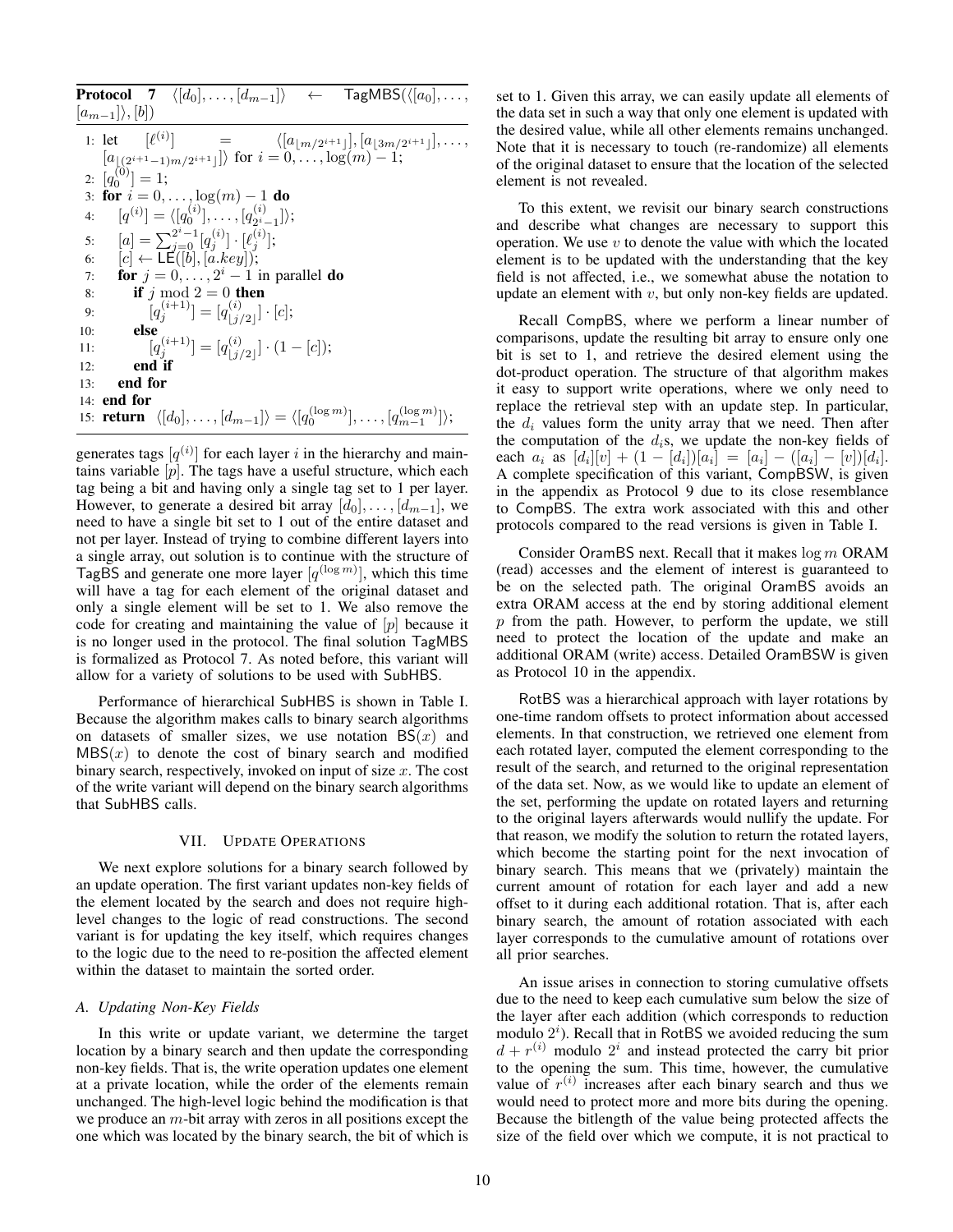let that value go unbounded. For that reason, we periodically reduce the cumulative sum modulo  $2^i$  and denote the period by  $\delta$ . RotBSW and the updated rotation that reflect these changes are listed as Protocols 11 and 12 in the appendix. We also detail the mechanism for periodic reduction of the sum.

What remains to discuss in the context of rotation-based algorithm is how to update the result of the search. Recall that the protocol discloses  $\log m$  masked locations, one of which must be our target. This means that it is sufficient for us to update those  $\log m$  locations. Thus, if we find a way to write the new data to the target location without changing the data written to the remaining  $\log(m) - 1$  locations, dataobliviousness will be maintained. Fortunately, the comparison results leave a hint that the last retrieved element  $\leq b$  must be the one we want. In other words, we only need to find the last  $[c^{(i)}]$  set to 1 and reset all other comparison results to 0. We do this iteratively, which does not increase the number of rounds compared to RotBS; see the appendix for details.

The last construction we discuss is TagBS modified for writing. Given that TagMBS already produces a bit array, it becomes straightforward to realize its write variant. In particular, because TagMBS produces unity bit array  $[d_0], \ldots, [d_{m-1}],$ all that is necessary is to append lines 9–11 of CompBSW to the end of TagMBS to obtain TagBSW. The cost difference compared to the original TagBS is given in Table I.

## *B. Updating the Key Field*

Now, updating the key of an element returned by the search impacts the structure of the solution. This is because a change in an element's key can lead to relocation of the element within the sorted array. This means that we need to locate both the target element's current location and the new location and obliviously reposition all elements between these two locations. We sketch a possible solution in this section.

Given two keys, i.e., the original key and the new key, we need to execute two instances of binary search with these two keys to determine the original and new locations of the target element. Because we represent the dataset as a sorted array, obliviously moving the in-between elements requires  $O(m)$ work. We describe a simple solution which expects that the two binary search instances produce bit arrays.

Suppose that the two searches determine (private) locations  $x$  and  $y$ , respectively. Also suppose that the results of each search are encoded as two bit arrays  $[c_0], \ldots, [c_{m-1}]$ and  $[d_0], \ldots, [d_{m-1}]$ , where the latter contains 0s with the exception of the target location and the former is filled with 0s prior to the target location and with 1s starting from the target location. These bit arrays are identical to what CompBS generates during the computation, but the latter array is also produced by TagMBS and hybrid constructions. Note that given one of the arrays, it is straightforward to produce the other. In what follows, we use superscript (1) and (2) to denote the results of the first and second searches, respectively.

The logic behind our solution is that any element with index smaller than  $min(x, y)$  and greater than  $max(x, y)$ remains unchanged. If  $x > y$ , each element in the range  $[y+1, x]$  should be overwritten with its left neighbor and new data [v] should be written in location y. Otherwise, if  $x < y$ ,

each element in the range  $[x, y-1]$  should be overwritten with its right neighbor and the new data  $[v]$  is written in location y. (When  $x = y$ , either case applies and there are no elements to shift.) Thus, for any given element, there are four possibilities: it remains unchanged, it moves left, right, or it gets replaced with the new value.

Because the computation is different depending on whether x or  $y$  is greater, as the first step of the computation, we determine the result of the comparison  $[w] \leftarrow \mathsf{LE}([x], [y])$ . Note that  $x$  and  $y$  are not provided to us in the above form, but given the information we possess, it is easy to compute them as  $[x] = \sum_{i=0}^{m-1} i \cdot [d_i^{(1)}]$  and  $[y] = \sum_{i=0}^{m-1} i \cdot [d_i^{(2)}]$ , which is local computation.

Having computed the value of  $[w]$ , we can proceed with updating the elements themselves. We start by computing a new array  $[c_0], \ldots, [c_{m-1}]$  with the elements computed as  $[c_i] = [c_i^{(1)}] \oplus [c_i^{(2)}]$ . Namely, we execute  $[c_i] = [c_i^{(1)}] + [c_i^{(2)}]$  $2[c_i^{(1)}] \cdot [c_i^{(2)}]$  for each  $i \in [0, m-1]$  in parallel. This results in the elements between  $x$  and  $y$  being set to 1 while erasing the remaining elements, and the in-between elements are what we would like to move.

The next point to notice is that when  $x > y$ , the positions of the non-zero  $c_i$  values correspond exactly to the positions of the values we want to move, i.e., they range from indices y through  $x - 1$ . However, when  $x \leq y$ , the positions of nonzero  $c_i$  elements range from x to  $y - 1$ , while we need to move elements with indices  $x + 1$  through y. For that reason, as the next step, we use the value of  $[w]$  to update the  $[c_i]$ s in parallel as  $[c_i] = [c_i] + [w] \cdot ([d_i^{(1)}] - [d_i^{(2)}])$ . Now we are ready to proceed with updating the dataset and update each element in parallel as  $[\hat{a}_i] = [c_i] \cdot ([w] \cdot [a_{i+1}] + (1 - [w]) \cdot [a_{i-1}]) +$  $(1-[c_i]) \cdot ([d_i^{(2)}] \cdot [v] + (1-[d_i^{(2)}]) \cdot [a_i])$ . That is, the first of the two terms, conditioned on  $c_i = 1$ , corresponds to moving the in-between elements either left or right depending on w. The second term, conditioned on  $c_i = 0$ , corresponds to either updating the target element with the new value  $v$  or keeping the element unchanged depending on  $d_i^{(2)}$ , i.e., whether it is the target location. The formula is written for readability and can be expressed differently to lower the number of interactive operations (multiplications). This concludes our description.

## VIII. PERFORMANCE EVALUATION

## *A. Cost in Different Settings*

Table I shows costs of our constructions when instantiated with Shamir secret sharing in the semi-honest setting. If one would like to utilize a different underlying framework, for example, 3-party replicated secret sharing over ring  $\mathbb{Z}_{2^k}$ , the costs of the building blocks can change which will have an impact on the total cost. Using a different realization of LE would likely most significantly impact CompBS, but we expect that relative performance of different construction will remain similar.

If we realize the constructions in the malicious adversarial setting, many frameworks do not support dot product of communication independent of the input size. Note that all of CompBS, RotBS, TagBS, and the hybrid constructions utilize dot product operations and thus their communication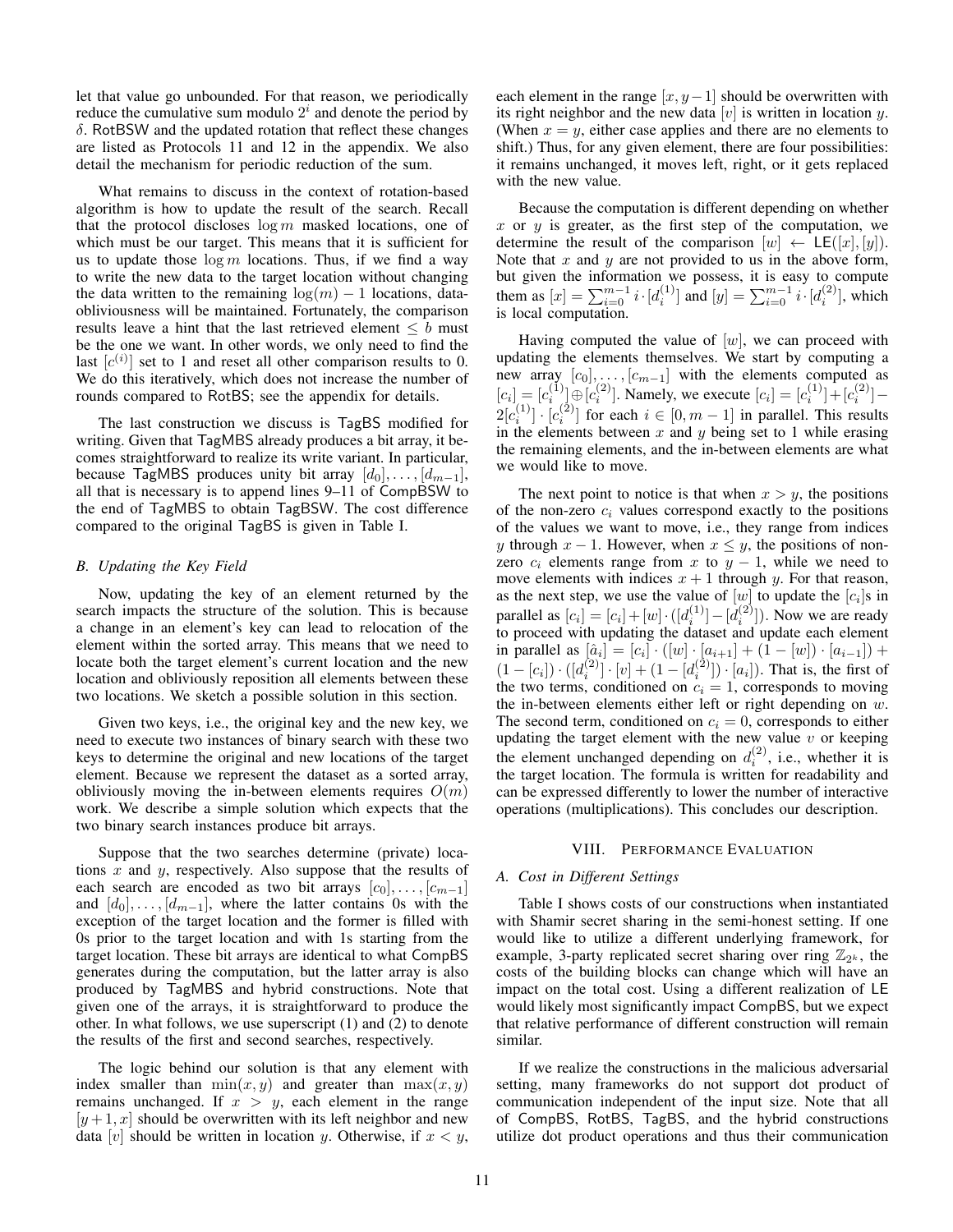

Fig. 5: Performance of ring-based binary search in the semi-honest model on LAN (left) and WAN (right).

will be impacted. The amount of impact varies based on the relationship of  $m$  to the original communication cost. For example, this is a relatively small increase for CompBS, close to doubling for TagBS, and significant increase for SubHBS. The order of the protocols in terms of their communication volumes, however, does not change.

## *B. Evaluation Setup*

We implemented several of our algorithms and carried out experiments on both LAN and WAN. For LAN experiments, we used three machines with 2.1GHz processors connected via 1Gbps Ethernet (934Mbps throughput) with a one-way latency of 0.13ms. Our WAN experiments used local machines and one remote machine with a 2.4GHz processor. The link between the remote and local machines had throughput of 76–85Mbps and a one-way latency of 21ms. While the machine configurations are slightly different, we examine the times to ensure that the differences do not introduce inconsistencies in the experiments. That is, the computation time is determined by the slower machines, and the introduced slowdown on WAN is due to the higher latency and lower bandwidth in the WAN experiments. All experiments used a single thread and the dataset elements had a single field (the key) represented as a 32-bit integer.

## *C. Performance in the Semi-Honest Model*

Our implementation in the semi-honest model is in the honest majority setting (i.e.,  $t < n/2$ ). Because ring-based computation is faster than computation over a field, we use replicated secret sharing over  $\mathbb{Z}_{2^{32}}$  with three parties. Implementation of comparisons is adapted from field-based LT [18], [17] as described in [22], [8]. The difference with field-based performance as well as additional performance numbers are available in the full version [10].

We compare performance of our constructions to the stateof-the-art Floram [25] and 3PC ORAM [38] after optimizing them. In particular, we run Floram's binary search implementation from [2] and also execute an optimized version using the results of section IV-C. We also apply Gentry et al.'s optimization [30] to 3PC ORAM which makes the cost of binary search asymptotically equal to a single ORAM access and run it using the implementation from [1]. Note that 3PC ORAM uses custom techniques not compatible with standard secure computation building blocks. For that reason we approximate performance of optimized 3PC ORAM binary search using comparisons and multiplications as implemented in this work. The exact times might be higher due to the need to convert between different representations. Furthermore, all ORAM schemes come with significant initialization costs not captured in our experiments.

The results of our experiments on both LAN and WAN are given in Figure 5. First note that optimized Floram binary search is on par with the original Floram binary search for small datasets and the difference starts to show when m becomes larger than  $2^{10}$ . Also, the optimization applied to 3PC ORAM removes recursion and makes the construction faster.

Our CompBS outperforms all other protocols when the dataset size is small because the round complexity is the bottleneck with small  $m$ . With larger  $m$ , communication is dominant and CompBS is not competitive, as expected, but maintains its advantage longer on WAN because of the latency. TagBS has lower communication and shows a better runtime than optimized Floram for sizes up to  $2^{22}$  on LAN and larger on WAN, but its linear communication becomes the bottleneck for large sizes.

Hybrid LayHBS can improve performance of TagBS by only a constant. The maximum improvement is achieved when  $\tilde{i} = 6$  on LAN and  $\tilde{i} = 12$  on WAN, where the runtime gap between CompBS and TagBS is the largest. Nevertheless, the difference in performance of TagBS and LayHBS diminishes as the size increases.

Our SubHBS shows significant advantage over all other protocols. It outperforms all other options for sizes is up to  $2^{27}$ on LAN and  $2^{11}$ – $2^{30}$  on WAN due to its low communication. As the size increases, its curve becomes steep indicating that local computation is the bottleneck. In particular, the dotproduct computation of  $O(m)$  local work consumes 94% (45%) of the total time with  $m = 2^{25}$  on LAN (resp., WAN). This means that the performance could be significantly improved for large sizes via multi-threading. We also would like to note that while it appears that SubHBS's curve is significantly steeper than that of (optimized) Floram binary search, this will not be the case if we keep increasing m. Both SubHBS and optimized Floram search require  $O(m)$ local computation, but computation becomes the bottleneck for SubHBS at smaller sizes because of its superior performance for medium values of  $m$ . This is consistent with findings in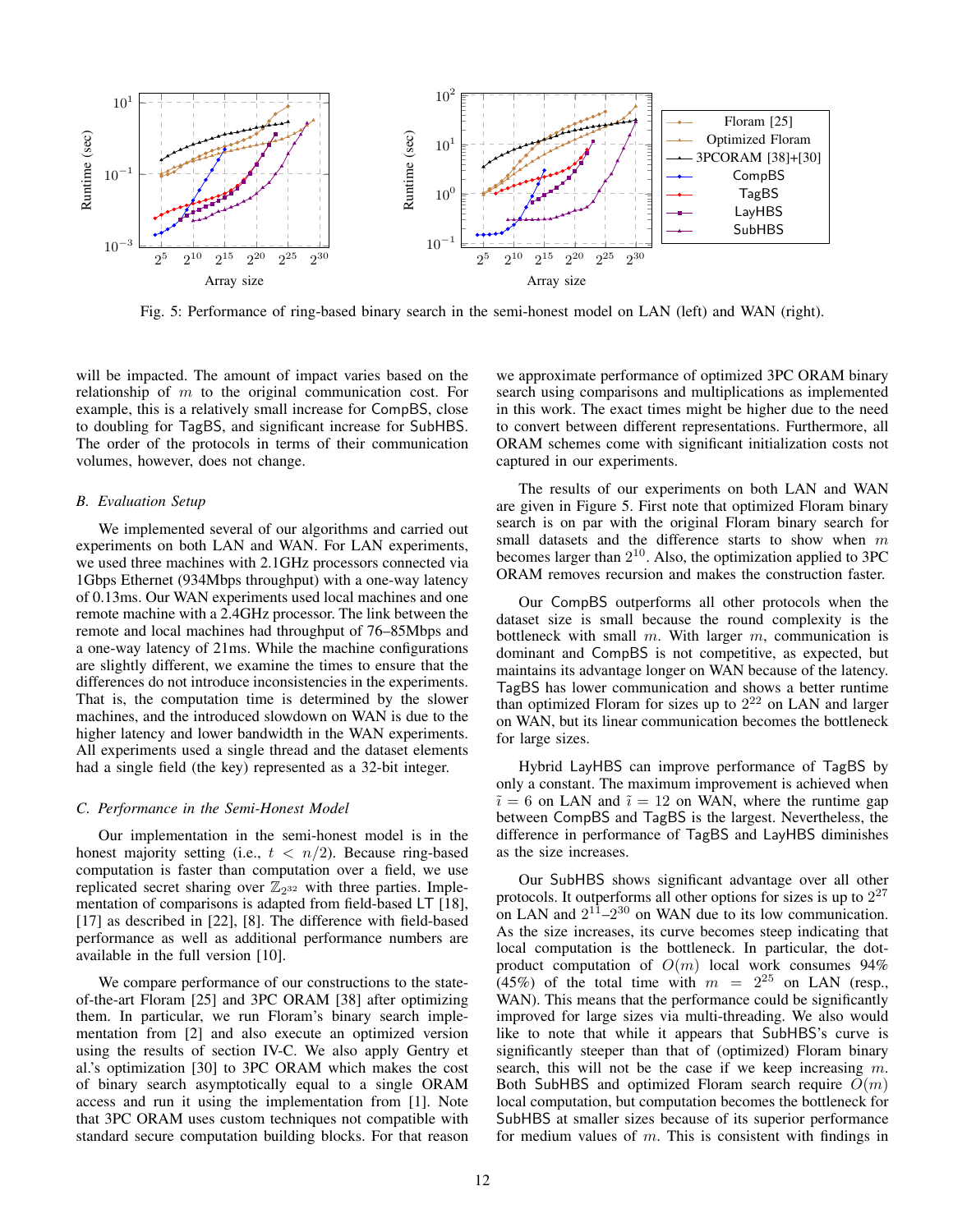

Fig. 6: Communication costs (per party) of binary search in the semi-honest model on LAN (left) and WAN (right).

[25] which show that Floram's curve becomes steep close to  $2^{30}$  in a setting with 500Mbps bandwidth.

Recall that implementing SubHBS involves several optimization choices including the algorithms for the sub-searches and the values for parameter  $\alpha$ . While using  $\alpha = O(\sqrt{m})$ gives us theoretically the lowest communication, the network environment and the speed of sub-protocols also affect this decision. For each experiment, we vary the value of  $\alpha$  and select the best performing protocols for the sub-searches to determine the best configuration. Specifically, for LAN, we used  $\alpha = 2^6$  and modified CompBS for the first sub-search for m from  $2^{10}$  to  $2^{14}$  and  $\alpha = 2^7$  and TagMBS for larger  $m$ ; the second sub-search used the fastest protocol for the m; the second sub-search used the lastest protocol for the corresponding  $\beta$ . On WAN, we set  $\alpha \approx \sqrt{m}$  for  $m < 2^{16}$  and use  $\alpha = 2^8$  for m between  $2^{16}$  to  $2^{19}$ . For larger m, we let  $\beta = 2^{13}$  or  $2^{14}$  and use SubHBS with  $\alpha = 2^8$  recursively for the second sub-search. TagBS and TagMBS were not helpful in WAN experiments because CompBS is faster for small to medium sizes and SubHBS that combines CompBS variants becomes a better choice. We expect the best configurations to vary based on computation and communication resources.

The above choices give us that on LAN each party sends 22.9KB when  $m = 2^{15}$ , 65KB when  $m = 2^{20}$ , and 2.12MB when  $m = 2^{25}$  per SubHBS. On WAN, communication becomes 107.5KB, 116.5KB, and 554KB for the same sizes. The differences are because we opt for CompBS with fewer The differences are because we opt for CompBS with fewer<br>rounds on WAN and also use  $\alpha$  closer to  $\sqrt{m}$  when m is large. As is clear from the above, our protocol configurations were optimized for runtime and do not always use minimally achievable communication. Compared to ORAM solutions, SubHBS uses less communication than Floram binary search, both asymptotically and in practice. For example, for  $m = 2^{20}$ , Floram search communicates 10MB per party. Communication of optimized 3PCORAM (of polylogarithmic cost) is 543KB for  $m = 2^{20}$ , but predictably will get closer to that of SubHBS and outperform it when the size grows to very large. Memory footprint of our constructions is proportional to the computation size (i.e., linear in  $m$  for most protocols).

Figure 6 illustrates communication costs of our and ORAM-based binary search protocols in the semi-honest setting. The communication costs of the ORAM-based solutions and our CompBS and TagBS are the same on both LAN and WAN, while communication of hybrid LayHBS and SubHBS vary since we adjust the settings in different environments to achieve the best runtime results. CompBS has the steepest curve among all solutions as it has the worst communication complexity, which is dominated by  $m$  instances of LE operations. TagBS uses only  $\log m$  LE comparisons, but also invokes  $m$  multiplications, which make its curve relatively flat at small sizes and steep at larger sizes. LayHBS generates significantly more communication on WAN than on LAN at small sizes. This is because we used a larger  $\tilde{i}$  on WAN, which means that a larger portion is processed by CompBS, inevitably increasing the communication cost. However, larger  $\tilde{i}$  reduces the total number of communication rounds since CompBS has a constant round complexity, and round complexity is the bottleneck at small sizes on WAN. Thus, a larger  $\tilde{i}$  can improve the overall runtime of LayHBS on WAN.

The curves of our SubHBS on LAN and WAN are significantly different because different settings are used, especially when the dataset size is large. As mentioned in Section VIII-C, TagBS or LayHBS are of little use as sub-protocols of SubHBS on WAN because CompBS is faster for small to medium sizes. As a result, we mainly use CompBS in SubHBS on WAN, but TagBS and LayHBS on LAN. This makes the communication costs of SubHBS on WAN larger than that on LAN when the data set size is smaller than  $2^{22}$ . For larger sizes, local computation becomes the dominating component of LAN experiments. The setting we use, i.e.,  $\alpha = 7$ , is not the best choice for optimizing the communication cost, but it results in faster runtime as we can recursively use SubHBS for the second sub-search.

One can notice from Figure 6 that communication of SubHBS fluctuates as the size changes. This is due to the changes in the settings and the choices of sub-search protocols. More specifically, we used CompBS to do the second subsearch on LAN at small sizes and switched to TagBS and SubHBS at  $m = 2^{12}$  and  $2^{26}$ , respectively, which also reduced communication. Similarly, we replaced CompBS with a recursive invocation of SubHBS in the second and first sub-search on WAN at  $m = 2^{20}$  and  $2^{26}$  because CompBS's performance degrades at large sizes due to its high communication.

To summarize, our best protocols outperform alternative solutions for sizes up to  $m = 2^{27}$  on LAN and  $m = 2^{30}$  on WAN. SubHBS is up to  $49\times$  faster than binary search based on best performing ORAM (optimized Floram) on LAN and up to  $27\times$  on WAN.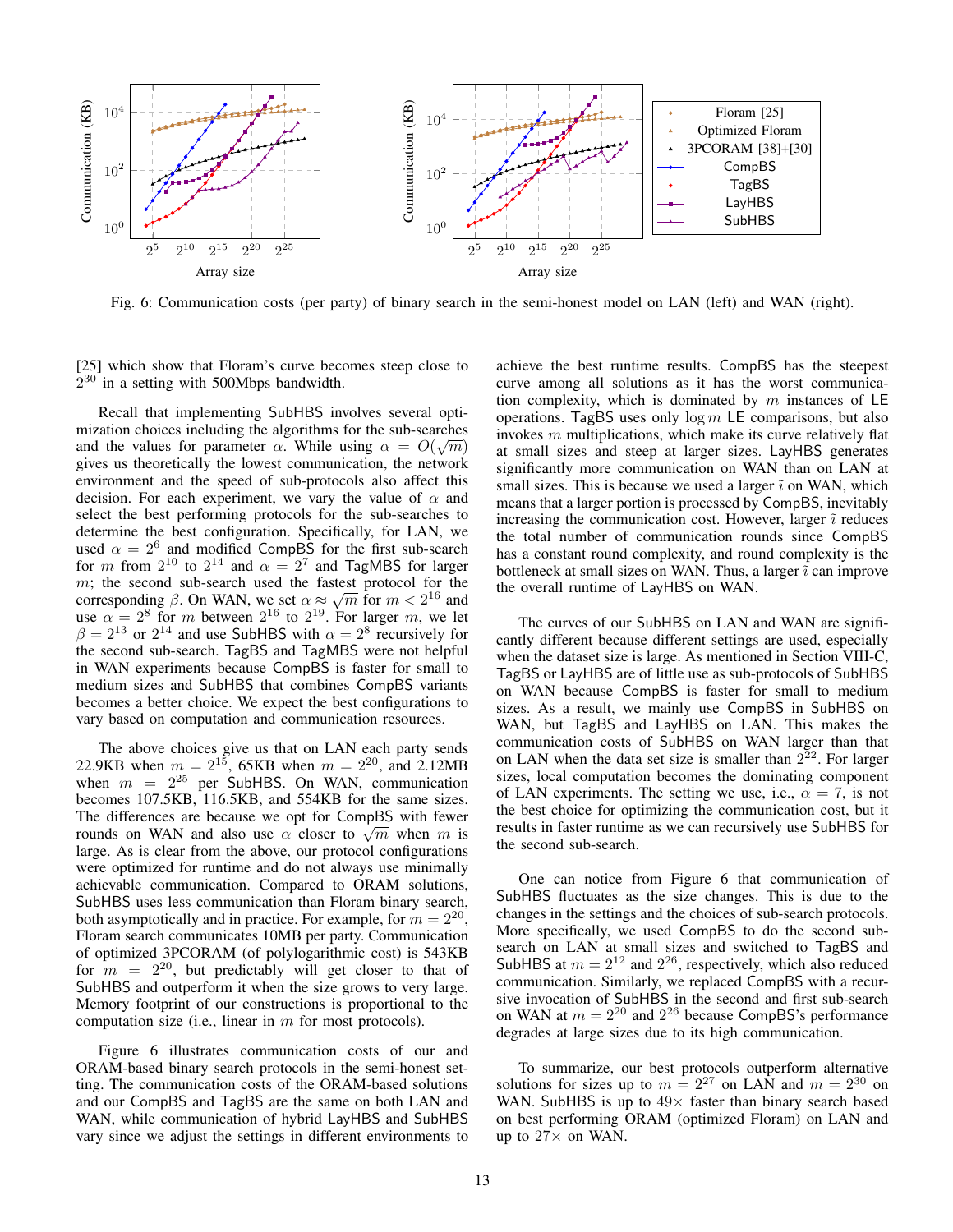

Fig. 7: Performance of binary search in the malicious model with (left) and without (right) honest majority on LAN.



Fig. 8: Performance of binary search in the malicious model with (left) and without (right) honest majority on WAN.

## *D. Performance in the Malicious Model*

To demonstrate that our constructions can be used in the malicious setting, we also evaluate our constructions in the malicious model on both LAN and WAN. Because relying on dot product protocols of constant communication is important for our constructions, we start with the techniques of Dalskov et al. [21] which have this property. The solution uses replicated secret sharing with three or four parties one of which is corrupt and we use the three party version. To evaluate performance when dot products involve linear communication, we use SPD $\mathbb{Z}_{2^k}$  [20], [22]. It is in the dishonest majority setting and our experiments use two parties, which often gives the best performance. Lastly, we also run binary search experiments using maliciously secure ORAM [40], which is the only ORAM in the malicious model we are aware of, and use its BMR+Circuit ORAM variant with two parties. Because it is tree-based recursive ORAM, Gentry et al.'s optimization is applied in the experiments. All implementations are from MP-SPDZ [3] and ORAM is available only for  $m \geq 2^{11}$ .

Figure 7 and 8 show the results, with additional numbers available in [10]. The left plots with honest majority depict the total time, just like Figure 5. The right plots with dishonest majority show online and total runtime separately. The total runtime includes both online and estimated offline times, where the offline cost is computed based on the amount of precomputation and offline computation speed for our solutions in MP-SPDZ and the same triple generation speed is used for our protocols and Circuit ORAM. LayHBS is not shown in the right plot for clarity and has almost the same performance as TagBS for larger sizes.

Overall, our constructions show similar trends to those in Figure 5. Because the dot product has linear communication in the dishonest majority setting, both TagBS and SubHBS have linear communication, which narrows the gap between them. Due to the high latency, the gap is larger on WAN because SubHBS has a lower round complexity than TagBS. TagBS outperforms CompBS for  $m > 2^8$  on LAN and  $m > 2^{13}$  on WAN, with the biggest gap at  $m = 2^6$  on LAN and  $m = 2^9$ on WAN. Thus, we use  $\bar{i} = 6$  on LAN and  $\tilde{i} = 9$  on WAN for our LayHBS in both malicious settings. Also interesting to note that the total time in the three-party honest majority setting is similar to the online time only with dishonest majority (with the exception of SubHBS when  $m$  is large, which is expected); seeing the exact performance numbers in [10] makes this clear.

Online time of our dishonest majority SubHBS is up to 18 times smaller than that of Circuit ORAM on LAN and up to 2 times on WAN; Circuit ORAM becomes faster on LAN when m reaches  $2^{21}$  (resp.,  $2^{20}$  on WAN). Circuit ORAM shows its advantage earlier on WAN because of its low round complexity, which is consistent with how it is reported in [40]. The total runtime of Circuit ORAM is up to 140 and 240 times slower than that of SubHBS on LAN and WAN, respectively, and performance of our construction and Circuit ORAM becomes similar at  $2^{22}$ . One may also observe that the total runtimes on WAN are an order of magnitude slower than on LAN. This is because not only does the low bandwidth affect the online computation, but it also slows down precomputation needed to generate multiplication triples.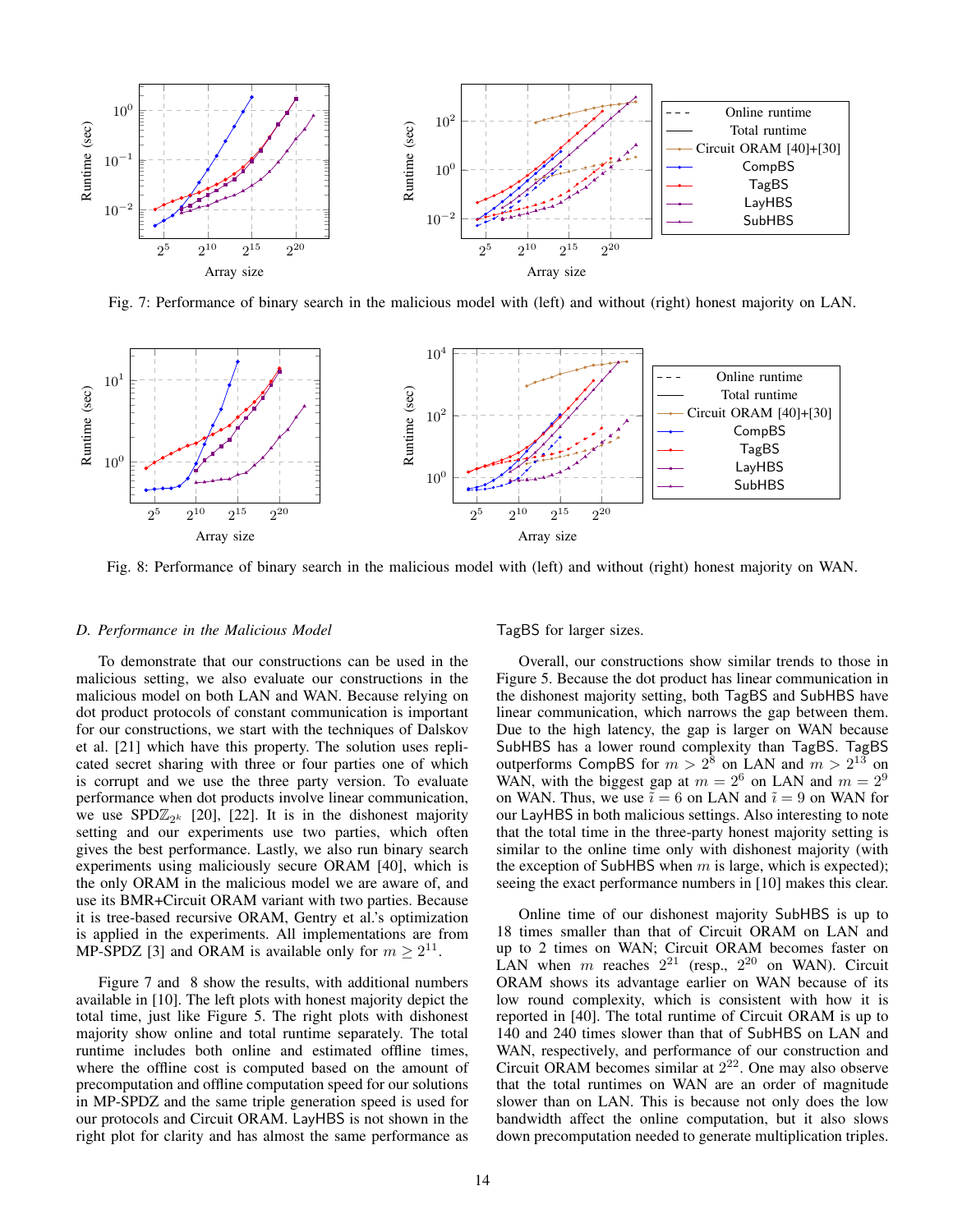

Fig. 9: Performance of ring-based binary search (non-key) write in the semi-honest model on LAN (left) and WAN (right).

# *E. Performance of Binary Search Followed by a Non-Key Write Operation*

We also evaluate performance of our binary search constructions followed by an update operation in the semi-honest setting on both LAN and WAN. Recall that our binary search update solutions first perform binary search that produces an  $m$ -bit array with zeros in all positions except the target location, after which we obliviously update the entire array where only the target location is updated with the desired value. Because the this array update operation is the same across all constructions, the runtime differences between our binary search update solutions are primarily due to the (modified) search itself. Because oblivious array update requires linear communication, we expect to see similar trends to those when binary search is implemented in the malicious setting using linear-communication dot product. That is, performance of SubHBS is most severely affected when switching to linear communication, but in the case of malicious security with linear-communication dot product both SubHBS and its update version SubHBSW have the same asymptotic complexity.

Figure 9 shows performance of our and ORAM-based binary search solutions followed by a non-key write, with additional numbers available in [10] The ORAM-based runtimes are the same as those in Figure 5 for conventional binary search because ORAM read and write operations have similar performance. As expected, our constructions show similar trends to those in Figure 5, while the curves of the write variant become steep at smaller sizes. This is because array update (of linear computation and communication) starts to dominate performance of all our solutions for dataset sizes larger than  $2^{15}$  on both LAN and WAN. The gap between our solutions is also narrower.

We varied the value of  $\alpha$  to get the best configuration for SubHBSW, but this has little impact on performance since array update is the dominating component for large sizes. For instance, array update consumes 88% (78%) of the total runtime of SubHBSW on LAN (resp., WAN) when  $m = 2^{20}$ . Overall, our best binary search construction is still faster than best-performing ORAM-based solution (optimized Floram) for dataset sizes up to  $2^{21}$  on LAN and  $2^{22}$  on WAN.

## IX. CONCLUSIONS

In this work we initiate the study of binary search protocols in secure multi-party computation, where on input a private sorted dataset and a private search key, one retrieves or updates the closest element that matches the search. We develop a suite of protocols with different properties and structure and further combine them to into hybrid solutions to improve performance and asymptotic complexity. Our fastest binary search protocol √ uses  $O(\sqrt{m})$  communication for a dataset of size m. We further proceed by modifying these protocols to support the write operation, where the write affects either non-key fields or the key itself.

Our performance evaluation demonstrates that our solutions outperform existing ORAM constructions for dataset sizes up to a billion, even after optimizations to improve performance of ORAM schemes specifically in the context of binary search. We hope that this work will inspire others to work on this topic and make further progress in binary search protocols and in particular designing sublinear-cost constructions.

## ACKNOWLEDGMENTS

The authors acknowledge support from the Emulab project [55] for utilizing an Emulab machine for WAN experiments. This work was supported in part by a Google Faculty Research Award and Buffalo Blue Sky Initiative. Any options, findings, and conclusions or recommendations expressed in this publication are those of the authors and do not necessarily reflect the views of the funding sources.

### **REFERENCES**

- [1] "3PC ORAM implementation," https://github.com/Boyoung-/ circuit-oram-3pc.
- [2] "Floram implementation," https://gitlab.com/neucrypt/floram/tree/ floram-release.
- [3] "MP-SPDZ implementation," https://github.com/data61/MP-SPDZ.
- [4] "Sharemind," https://sharemind-sdk.github.io/.
- [5] A. Aly, E. Cuvelier, S. Mawet, O. Pereira, and M. Van Vyve, "Securely solving simple combinatorial graph problems," in *International Conference on Financial Cryptography and Data Security (FC)*, 2013, pp. 239–257.
- [6] D. W. Archer, D. Bogdanov, Y. Lindell, L. Kamm, K. Nielsen, J. I. Pagter, N. P. Smart, and R. N. Wright., "From Keys to Databases – Real-World Applications of Secure Multi-Party Computation," *The Computer Journal*, vol. 61, no. 12, pp. 1749–1771, 2018.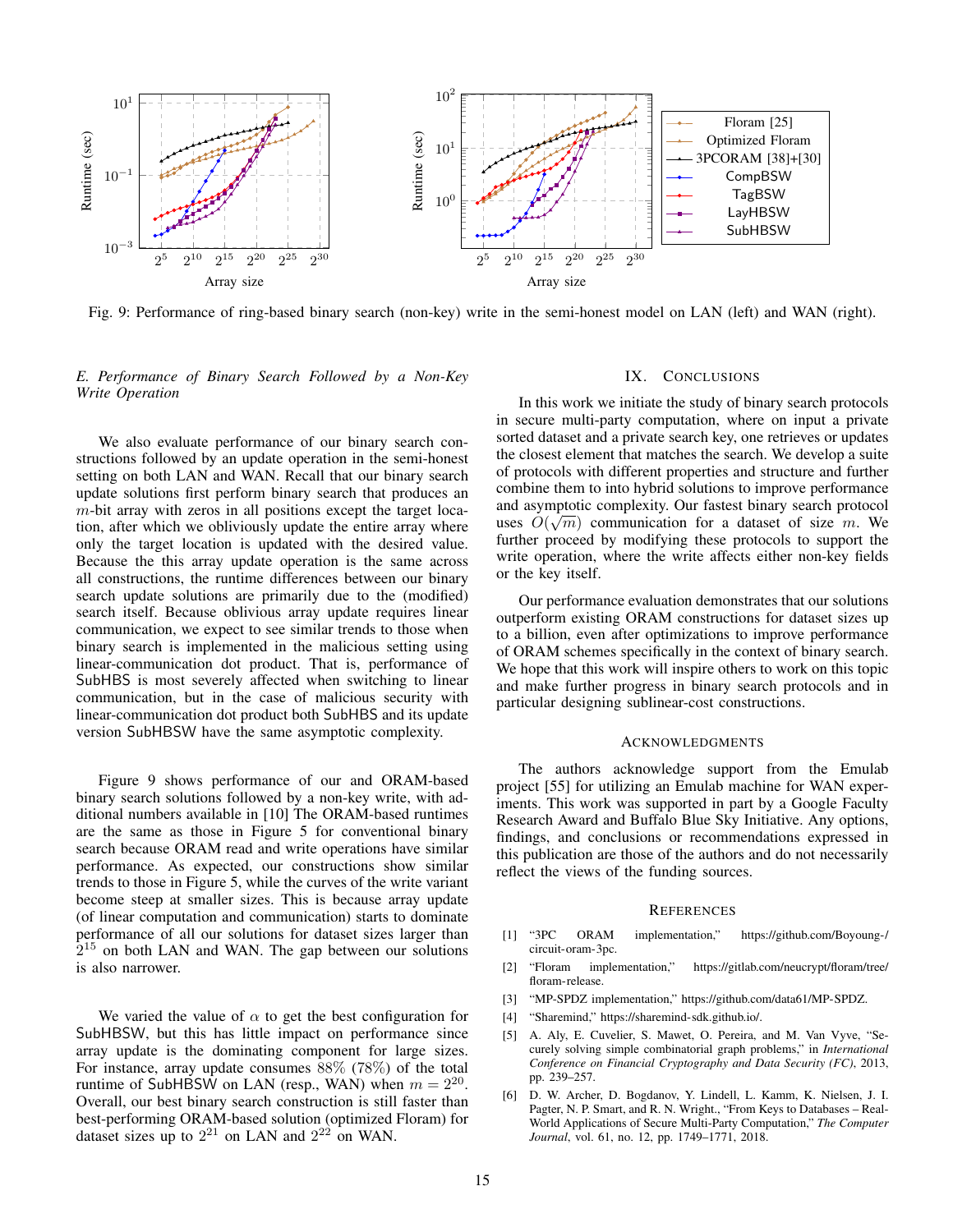- [7] G. Asharov, I. Komargodski, W.-K. Lin, K. Nayak, E. Peserico, and E. Shi, "Optorama: Optimal oblivious RAM," in *EUROCRYPT*, 2020, pp. 403–432.
- [8] A. Baccarini, M. Blanton, and C. Yuan, "Multi-party replicated secret sharing over a ring with applications to privacy-preserving machine learning," IACR Cryptology ePrint Archive Report 2020/1577, 2020.
- [9] M. Blanton, A. Kang, and C. Yuan, "Improved building blocks for secure multi-party computation based on secret sharing with honest majority," in *International Conference on Applied Cryptography and Network Security (ACNS)*, 2020, pp. 377–397.
- [10] M. Blanton and C. Yuan, "Binary search in secure computation," Cryptology ePrint Archive Report 2021/1049, 2021.
- [11] M. Blanton and S. Saraph, "Oblivious maximum bipartite matching size algorithm with applications to secure fingerprint identification," in *European Symposium on Research in Computer Security (ESORICS)*, 2015, pp. 384–406.
- [12] M. Blanton, A. Steele, and M. Alisagari, "Data-oblivious graph algorithms for secure computation and outsourcing," in *ACM SIGSAC Symposium on Information, Computer and Communications Security*, 2013, pp. 207–218.
- [13] D. Bogdanov, S. Laur, and J. Willemson, "Sharemind: A framework for fast privacy-preserving computations," in *European Symposium on Research in Computer Security (ESORICS)*, 2008, pp. 192–206.
- [14] D. Bogdanov, L. Kamm, S. Laur, P. Pruulmann-Vengerfeldt, R. Talviste, and J. Willemson, "Privacy-preserving statistical data analysis on federated databases," in *Annual Privacy Forum (APF)*, 2014, pp. 30–55.
- [15] P. Bunn, J. Katz, E. Kushilevitz, and R. Ostrovsky, "Efficient 3-party distributed ORAM," in *Security and Cryptography for Networks (SCN)*, 2020, pp. 215–232.
- [16] D. Cash, A. Drucker, and A. Hoover, "A lower bound for one-round oblivious RAM," in *TCC*, 2020, pp. 457–485.
- [17] O. Catrina, "Round-efficient protocols for secure multiparty fixed-point arithmetic," in *International Conference on Communications (COMM)*, 2018, pp. 431–436.
- [18] O. Catrina and S. de Hoogh, "Improved primitives for secure multiparty integer computation," in *Security and Cryptography for Networks (SCN)*, 2010, pp. 182–199.
- [19] H. Chen, I. Chillotti, and L. Ren, "Onion ring ORAM: Efficient constant bandwidth oblivious RAM from (leveled) TFHE," in *ACM Conference on Computer and Communications Security (CCS)*, 2019, pp. 345–360.
- [20] R. Cramer, I. Damgård, D. Escudero, P. Scholl, and C. Xing, "SPD $\mathbb{Z}_2^k$ : Efficient MPC mod  $2^k$  for dishonest majority," in *CRYPTO*, 2018, pp. 769–798.
- [21] A. Dalskov, D. Escudero, and M. Keller, "Fantastic four: Honestmajority four-party secure computation with malicious security," in *USENIX Security Symposium*, 2021.
- [22] I. Damgård, D. Escudero, T. Frederiksen, M. Keller, P. Scholl, and N. Volgushev, "New primitives for actively-secure MPC over rings with applications to private machine learning," in *IEEE Symposium on Security and Privacy (S&P)*, 2019, pp. 1102–1120.
- [23] I. Damgård, M. Fitzi, E. Kiltz, J. B. Nielsen, and T. Toft, "Unconditionally secure constant-rounds multi-party computation for equality, comparison, bits and exponentiation," in *TCC*, 2006, pp. 285–304.
- [24] I. Damgård, V. Pastro, N. Smart, and S. Zakarias, "Multiparty computation from somewhat homomorphic encryption," in *CRYPTO*, 2012, pp. 643–662.
- [25] J. Doerner and A. Shelat, "Scaling ORAM for secure computation," in *ACM Conference on Computer and Communications Security (CCS)*, 2017, pp. 523–535.
- [26] J. Doerner, D. Evans, and A. Shelat, "Secure stable matching at scale," in *ACM Conference on Computer and Communications Security (CCS)*, 2016, pp. 1602–1613.
- [27] D. Escudero, S. Ghosh, M. Keller, R. Rachuri, and P. Scholl, "Improved primitives for MPC over mixed arithmetic-binary circuits," in *CRYPTO*, 2020, pp. 823–852.
- [28] S. Faber, S. Jarecki, S. Kentros, and B. Wei, "Three-party ORAM for secure computation," in *ASIACRYPT*, 2015, pp. 360–385.
- [29] R. Gennaro, M. Rabin, and T. Rabin, "Simplified VSS and fast-track multiparty computations with applications to threshold cryptography,"

in *ACM symposium on Principles of Distributed Computing*, 1998, pp. 101–111.

- [30] C. Gentry, K. Goldman, S. Halevi, C. Julta, M. Raykova, and D. Wichs, "Optimizing ORAM and using it efficiently for secure computation," in *Privacy Enhancing Technologies Symposium (PETS)*, 2013, pp. 1–18.
- N. Gilboa and Y. Ishai, "Distributed point functions and their applications," in *Advances in Cryptology – EUROCRYPT*, 2014, pp. 640–658.
- [32] O. Goldreich, "Towards a theory of software protection and simulation by oblivious RAMs," in *ACM STOC*, 1987, pp. 182–194.
- [33] ——, *Foundations of Cryptography: Volume 2, Basic Applications*. Cambridge University Press, 2004.
- [34] O. Goldreich and R. Ostrovsky, "Software protection and simulation on oblivious RAMs," *Journal of the ACM*, vol. 43, no. 3, pp. 431–473, 1996.
- [35] S. Gordon, J. Katz, V. Kolesnikov, F. Krell, T. Malkin, M. Raykova, and Y. Vahlis, "Secure two-party computation in sublinear (amortized) time," in *ACM Conference on Computer and Communications Security (CCS)*, 2012, pp. 513–524.
- [36] T. Hoang, C. D. Ozkaptan, A. A. Yavuz, J. Guajardo, and T. Nguyen, "S<sup>3</sup>ORAM: A computation-efficient and constant client bandwidth blowup ORAM with Shamir secret sharing," in *ACM Conference on Computer and Communications Security (CCS)*, 2017, pp. 491–505.
- [37] Z. Jafargholi, K. Larsen, and M. Simkin, "Optimal oblivious priority queues," in *ACM-SIAM Symposiym on Discrete Algorithms (SODA)*, 2021, pp. 2366–2383.
- [38] S. Jarecki and B. Wei, "3PC ORAM with low latency, low bandwidth, and fast batch retrieval," in *International Conference on Applied Cryptography and Network Security (ACNS)*, 2018, pp. 360–378.
- [39] M. Keller and P. Scholl, "Efficient, oblivious data structures for MPC," in *ASIACRYPT*, 2014, pp. 506–525.
- [40] M. Keller and A. Yanai, "Efficient maliciously secure multiparty computation for RAM," in *Advances in Cryptology – EUROCRYPT*, 2018, pp. 91–124.
- [41] P. Laud, "Parallel oblivious array access for secure multiparty computation and privacy-preserving minimum spanning trees," *Proceedings on Privacy Enhancing Technologies (PETS)*, vol. 2015, no. 2, pp. 188–205, 2015.
- [42] S. Laur, R. Talviste, and J. Willemson, "From Oblivious AES to Efficient and Secure Database Join in the Multiparty Setting," in *Applied Cryptography and Network Security (ACNS)*, 2013, pp. 84–101.
- [43] C. Liu, Y. Huang, E. Shi, J. Katz, and M. Hicks, "Automating efficient RAM-model secure computation," in *IEEE Symposium on Security and Privacy*, 2014, pp. 623–638.
- [44] S. Patel, G. Persiano, M. Raykova, and K. Yeo, "PanORAMa: Oblivious RAM with logarithmic overhead," in *Annual Symposium on Foundations of Computer Science (FOCS)*, 2018, pp. 871–882.
- [45] C. Rao, K. Singh, and A. Kumar, "Oblivious stable sorting protocol and oblivious binary search protocol for secure multi-party computation," *Journal of High Speed Networks*, vol. 27, no. 1, pp. 67–82, 2021.
- [46] R. Saar, "A new database layer for the Sharemind privacy preserving computer," Bachelor's thesis. University of Tartu, 2011.
- [47] A. Shamir, "How to share a secret," *Communications of the ACM*, vol. 22, no. 11, pp. 612–613, 1979.
- [48] E. Shi, "Path oblivious heap: Optimal and practical oblivious priority queue," in *IEEE Symposium on Security and Privacy (S&P)*, 2020, pp. 449–465.
- [49] E. Shi, T.-H. H. Chan, E. Stefanov, and M. Li, "Oblivious RAM with  $O((\log N)^3)$  worst-case cost," in *ASIACRYPT*, 2011, pp. 197–214.
- [50] E. Stefanov, M. Van Dijk, E. Shi, C. Fletcher, L. Ren, X. Yu, and S. Devadas, "Path ORAM: An extremely simple oblivious RAM protocol," in *ACM Conference on Computer and Communications Security (CCS)*, 2013, pp. 299–310.
- [51] T. Toft, "Secure data structures based on multi-party computation," in *ACM Principles of Distributed Computing (PODC)*, 2011, pp. 291–292.
- [52] X. Wang, H. Chan, and E. Shi, "Circuit ORAM: On tightness of the Goldreich-Ostrovsky lower bound," in *ACM Conference on Computer and Communications Security (CCS)*, 2015, pp. 850–861.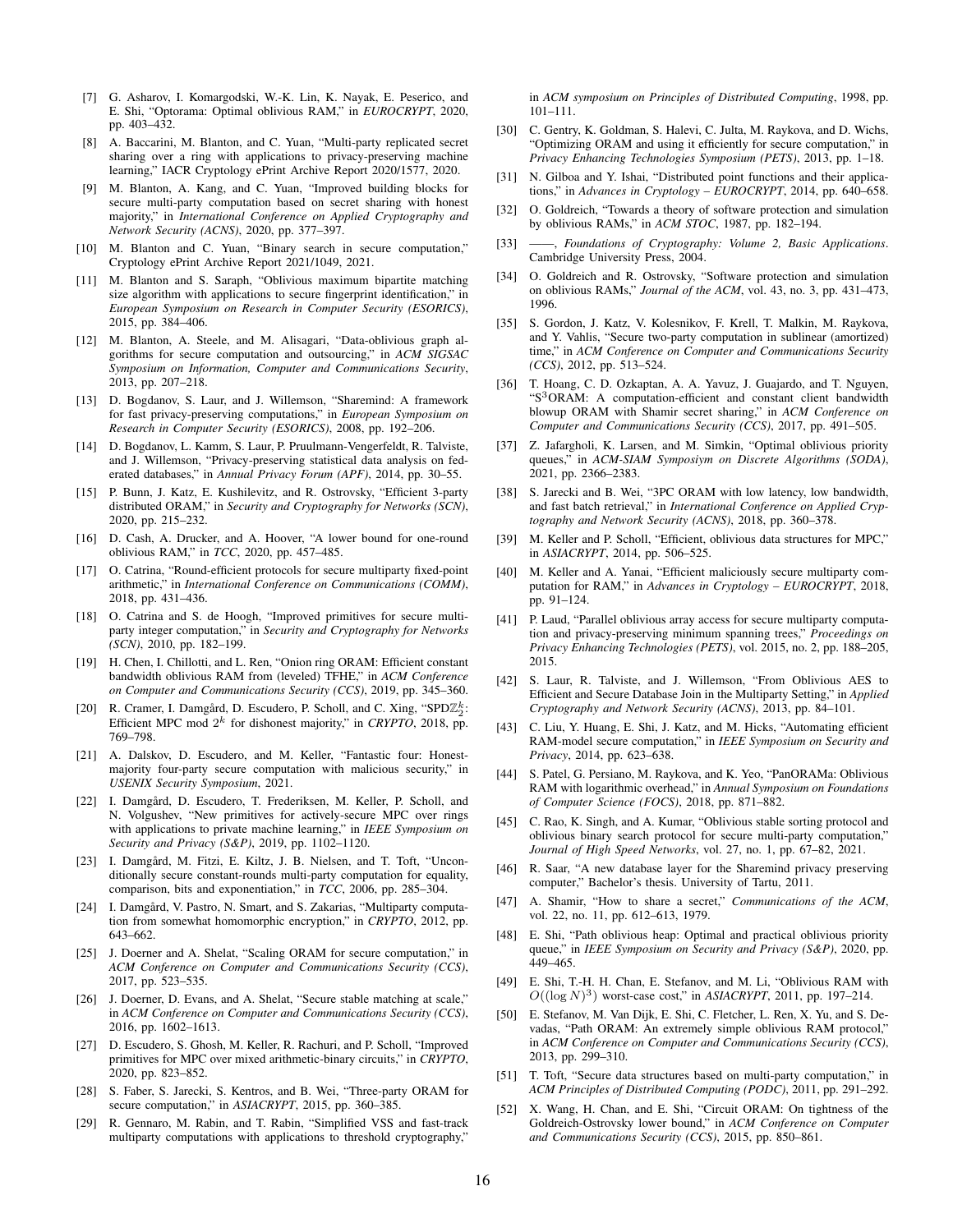**Protocol 8**  $[z] \leftarrow$  LayHBS( $\langle [a_0], \ldots, [a_{m-1}]\rangle, [b], \tilde{i}$ )

1: for  $i = 0, \ldots, 2^{\tilde{i}} - 1$  in parallel do 2:  $[c_i] \leftarrow \mathsf{LE}([b], [a_{(i+1)m/2^{i}-1}.key]);$ 3: end for 4:  $[d_0] = [c_0]$ ; 5: for  $i = 1, \ldots, 2^{\tilde{i}} - 2$  in parallel do 6:  $[d_i] \leftarrow [c_i] \cdot (1 - [c_{i-1}])$ ; 7: end for 8:  $[d_{2^{\tilde{i}}-1}]=1-[c_{2^{\tilde{i}}-2}];$ 9:  $[p] \leftarrow \sum_{i=0}^{2^{\tilde{i}}-1} [a_i] \cdot [d_i];$ 10: let  $[\ell^{(i)}]$  =  $\langle [a_{\lfloor m/2^{i+1}\rfloor-1}], [a_{\lfloor 3m/2^{i+1}\rfloor-1}], \ldots,$  $[a_{(2^{i+1}-1)m/2^{i+1}-1}]$ } for  $i = \tilde{i}, \ldots, \log(m) - 1;$ 11:  $[q_0^{(\tilde{i})}] = [c_0];$ 12: for  $i = 1, \ldots, 2^{\tilde{i}} - 1$  locally do 13:  $[q_i^{(i)}]$ <br>14: **end for**  $\binom{(\tilde{i})}{i} = 2[d_i] - [c_i] + [c_{i-1}];$ 15:  $[a] = \sum_{i=0}^{2^{i}-1} [q_i^{(i)}] \cdot [\ell_i^{(i)}];$ 16:  $[c] \leftarrow \mathsf{LE}([\check{b}], [a.key])$ ; 17:  $[p] = [c] \cdot ([a] - [p]) + [p];$ 18: **for**  $i = \tilde{i} + 1, \ldots, \log(m) - 1$  **do** 19: **for**  $j = 0, \ldots, 2^i - 1$  in parallel **do** 20: **if**  $j \mod 2 = 0$  then 21:  $[q_j^{(i)}] = [q_{j/2}^{(i-1)}]$  $\binom{(i-1)}{|j/2|} \cdot [c];$ 22: else 23:  $[q_j^{(i)}] = [q_{j/2}^{(i-1)}]$  $\binom{(i-1)}{j/2} \cdot (1-[c]);$  $24:$  end if 25: end for 26:  $[a] = \sum_{j=0}^{2^i-1} [q_j^{(i)}] \cdot [\ell_j^{(i)}];$ 27:  $[c] \leftarrow \mathsf{LE}([b], [a. key]);$ 28:  $[p] = [c] \cdot ([a] - [p]) + [p];$ 29: end for 30: **return**  $[z] = [p];$ 

- [53] X. S. Wang, Y. Huang, T. Chan, A. Shelat, and E. Shi, "SCORAM: oblivious RAM for secure computation," in *ACM Conference on Computer and Communications Security (CCS)*, 2014, pp. 191–202.
- [54] X. S. Wang, K. Nayak, C. Liu, T. Chan, E. Shi, E. Stefanov, and Y. Huang, "Oblivious data structures," in *ACM Conference on Computer and Communications Security (CCS)*, 2014, pp. 215–226.
- [55] B. White, J. Lepreau, L. Stoller, R. Ricci, S. Guruprasad, M. Newbold, M. Hibler, C. Barb, and A. Joglekar, "An integrated experimental environment for distributed systems and networks," in *Symposium on Operating Systems Design and Implementation (OSDI)*, 2002, pp. 255– 270.
- [56] A. Yao, "Protocols for secure computations," in *Symposium on Foundations of Computer Science*, 1982, pp. 160–164.
- [57] S. Zahur, X. Wang, M. Raykova, A. Gascón, J. Doerner, D. Evans, and J. Katz, "Revisiting square-root ORAM: Efficient random access in multi-party computation," in *IEEE Symposium on Security and Privacy*, 2016, pp. 218–234.
- [58] Y. Zhang, M. Blanton, and G. Almashaqbeh, "Implementing support for pointers to private data in a general-purpose secure multi-party compiler," *ACM Transactions on Privacy and Security (TOPS)*, vol. 21, no. 2, 2018.

#### APPENDIX

This appendix lists complete specifications of several protocols, which were described in prior sections. In particular, Protocol 8 lists our hybrid LayHBS from section VI-A on the example of combining CompBS and TagBS. Protocol 9 describes CompBSW, i.e., the write (to non-key fields) variant of comparison-based CompBS. Protocol 10 specifies our ORAM-

**Protocol 9**  $\langle [\hat{a}_0], \ldots, [\hat{a}_{m-1}] \rangle \leftarrow \text{CompBSW}(\langle [a_0], \ldots, [a_{m-1}] \rangle)$  $[a_{m-1}]\rangle$ ,  $[b], [v]$ 1: for  $i = 0, \ldots, m - 1$  in parallel do 2:  $[c_i] \leftarrow \mathsf{LE}([b], [a_i. key]);$ 3: end for 4:  $[d_0] = [c_0]$ ; 5: for  $i = 1, \ldots, m - 2$  in parallel do 6:  $[d_i] = [c_i] \cdot (1 - [c_{i-1}])$ ; 7: end for 8:  $[d_{m-1}] = 1 - [c_{m-2}]$ ; 9: for  $i = 0, \ldots, m - 1$  in parallel do 10:  $[a'_i] = [a_i] - ([a_i] - [v]) \cdot [d_i];$ 11: end for 12: **return**  $\langle [a'_0], \ldots, [a'_{m-1}] \rangle;$ 

Protocol 10 ORAM( $[\hat{a}_0], \ldots, [\hat{a}_{m-1}]$ ) ← OramBSW(ORAM  $([a_0], \ldots, [a_{m-1}]), [b], [v])$ 1:  $[c] \leftarrow \mathsf{LE}([b], [a_{\lfloor m/2 \rfloor}.key]);$ 

2:  $\left[d\right] = \left|m/2\right|;$ 3:  $[p] = [c] \cdot ([m/2] - (m-1)) + (m-1);$ 4: for  $i = 0, \ldots, \log(m) - 1$  do 5:  $[d] = [d] + (1 - 2[c])m/2^{i+2};$ 6:  $[a] = ORAMRead([d]);$ 7:  $[c] \leftarrow \mathsf{LE}([b], [a.key]);$ 8:  $[p] = [c] \cdot ([d] - [p]) + [p];$ 9: end for 10: ORAMW $([p], [v])$ ; 11: **return** ORAM( $[\hat{a}_0], \ldots, [\hat{a}_{m-1}];$ 

based binary search protocol OramBSW which updates nonkey fields based on the result of the search.

Protocols 11 and 12 describe rotation-based binary search followed by a write to non-key fields RotBSW and its building block RotateW, respectively. Their general description is offered in section VII-A and here we specify certain algorithm details such as periodically reducing the accumulated amount of shift modulo  $2^i$  for each layer and updating the target element with the new value. In particular, we keep a global variable *count* which is assumed to be accessible to both protocols and corresponds to the number of invocation of the binary search operations. Once the count reaches  $\delta$ , we reduce the cumulative amount of rotation,  $\hat{r}$ , modulo  $2^u$ , where  $2^u$ is the size the corresponding layer (lines 10–12 in RotateW). We use protocol Mod2m from [18] for this purpose, which takes the total bitlength  $(u + \log \delta)$  of  $\hat{r}$  and the number of bits  $u$  to retain as its arguments. It is realized in a constant number of rounds and communication linear in  $u$ . Avoiding calling modulo reduction during each rotation reduces both the number of rounds and the number of interactive operations associated with the binary search, but may result in an increased field size, which affects communication associated with all interactive operations in the protocol. In more detail, when the bitlength of the search keys  $k > \log m$ , using  $\delta$  such that  $\log(m)-1+\log\delta=k$  does not lead to a larger field size and is always beneficial. Increasing  $\delta$  above that value can still result in performance savings, but the cost associated with the increased field size needs to be balanced with the savings due to not executing Mod2m protocol. This also means that savings will be greater for datasets of smaller sizes.